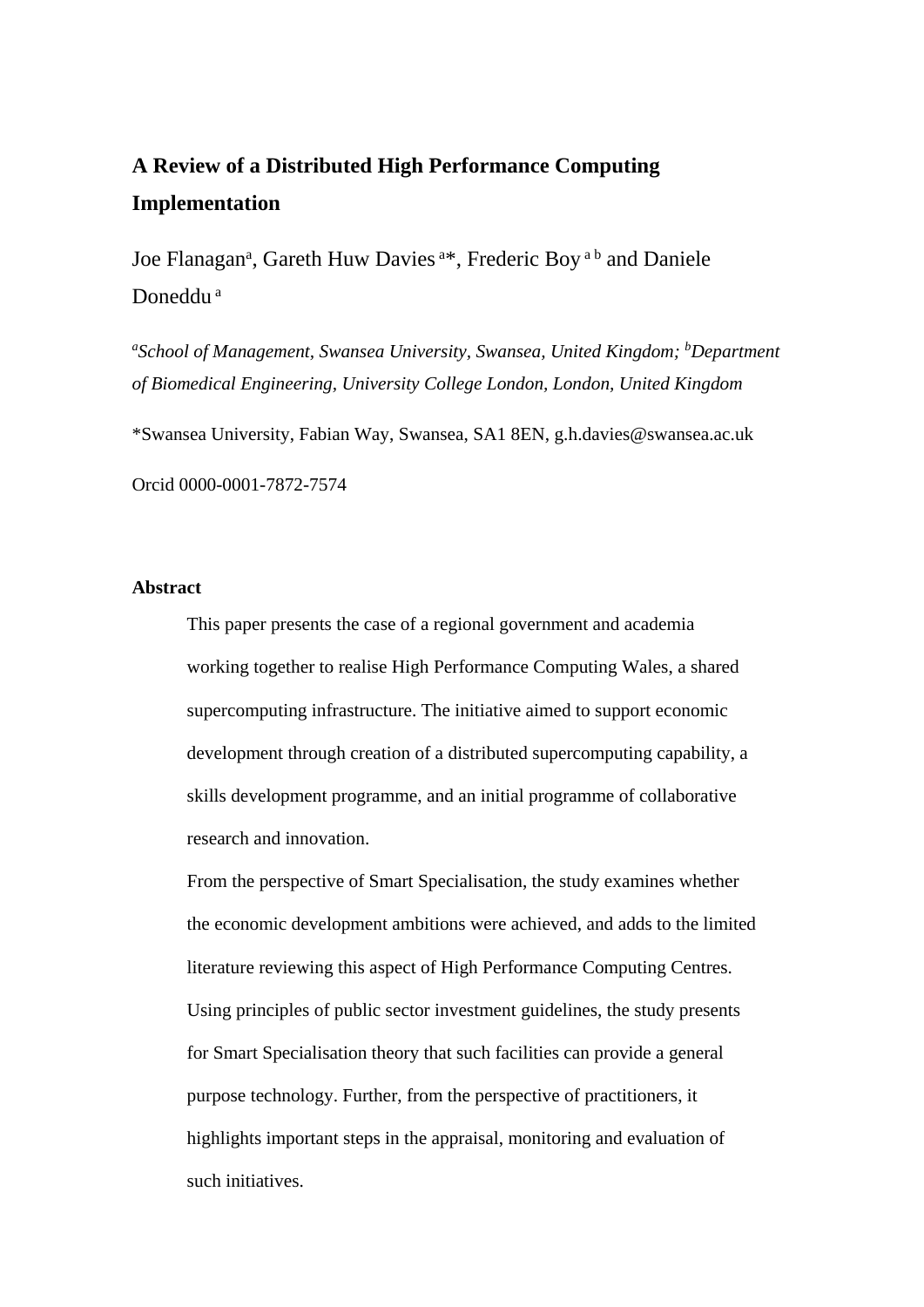### **Introduction**

The role of technology in supporting economic development is well-recognised (Malecki, 1997), along with its contribution to overall national productivity (Hanna 1993) (Galán-Muros, van der Sijde et al., 2017), in nations both developed (Matteucci, O'Mahony et al., 2005) and developing (Indjikian and Siegel, 2005). At an industry level, 'Computerisation' has also been shown to support increased productivity, with impact developing over time (Brynjolfsson and Hitt, 2003).

Relating to endogenous growth theory, the potential for knowledge-based technology sectors to support economic development has been an interest for the post-industrial region of south Wales, through actions of its regional government (Cooke and Leydesdorff, 2006). Welsh Government has targeted technology sectors to support innovation, including through collaboration between industry and academia, with digital technologies as an important enabler (WAG, 2004). These endeavours included High Performance Computing (HPC) initiatives such as the Health and Bio-Informatics capabilities centred around the Institute of Life Science (ILS) at Swansea University (Abbey et al., 2008). Such an approach is captured within the more recent concept of Smart Specialisation, including the role of infrastructure to support regional economic development (Sarkar et al., 2020).

The importance of High Performance Computing (HPC), or Supercomputing, to industrial competitiveness has been highlighted over many years by governments (EU, 2015; Holdren, 2016), scholars (Aldag, 1989; Mowery and Rosenberg, 1989) and other agencies (Ezell and Atkinson, 2016; EIB, 2018). A long-established systems 'armsrace' has continued with technology vendors and nations competing to develop ever more powerful systems to address problems of increasing complexity. The importance of leadership in the field is often discussed in terms of national security and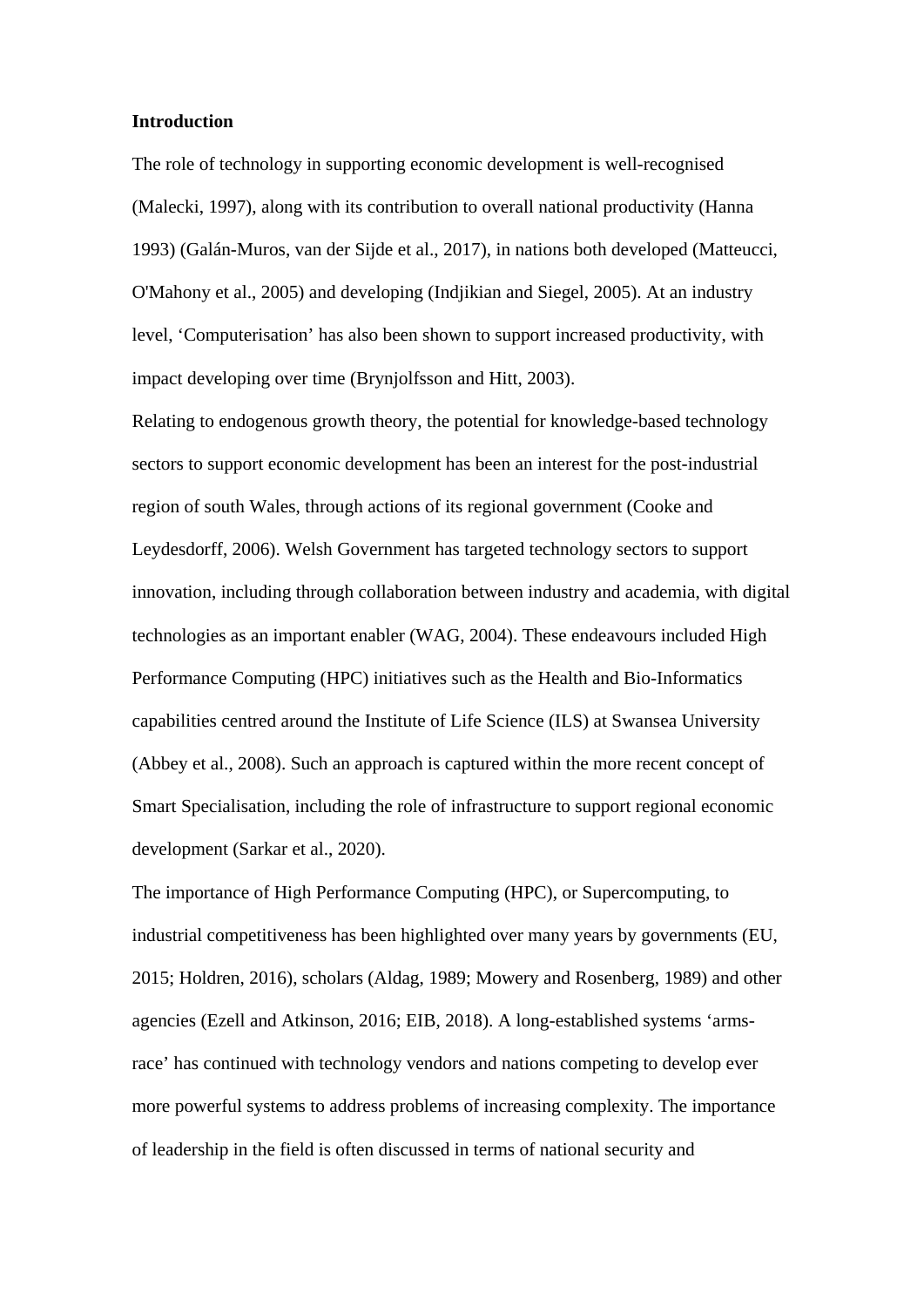competitiveness, even to the extent of governments such as in the US establishing laws to ensure its ongoing development (Compete, 2015) and control dissemination of technology to other nations (Johnston, 1998; McLoughlin and Fergusson, 2003). In parallel, the importance of skills to support and expand the user base has been highlighted (Mcnamara, 1987; EU, 2015).

Despite notable specialist applications, Dongarra and Van der Steen (2012) describe how the convergence of HPC and desktop hardware and software has led to HPC no longer being an isolated niche as it was in the 1970s. This includes the recent significant increases in x86-based (dominant standard for desktop/laptop processors) systems supporting broader academic and industrial use of HPC in research and development (Strohmaier, Dongarra et al., 2005). Commoditisation and standardisation of computing resources through a common chipset architecture has allowed some software to transcend high performance and desktop systems. This phenomenon is becoming increasingly important with the emergence of Internet of Things and associated technology distributing significant computing power (Raisinghani, 2015), as well as for other data-intensive concepts such as Smart Cities (Samih, 2019). However, while technology has advanced hugely since the advent of HPC, the scale of skills development efforts has been more limited (Bell and Gray, 2002; EU, 2015). National research facilities, such as those at Daresbury and Edinburgh in the United Kingdom provide foci for powerful public sector civilian systems. This reflects a noted trend in concentration of the most performant systems in fewer centres (Strohmaier, Dongarra et al., 1999), with regions around the world wanting to host major systems (EU, 2015; Holdren, 2016).

The high capital investment and running costs of HPC infrastructure have been a factor leading to the development of distributed and shared infrastructure, making pooled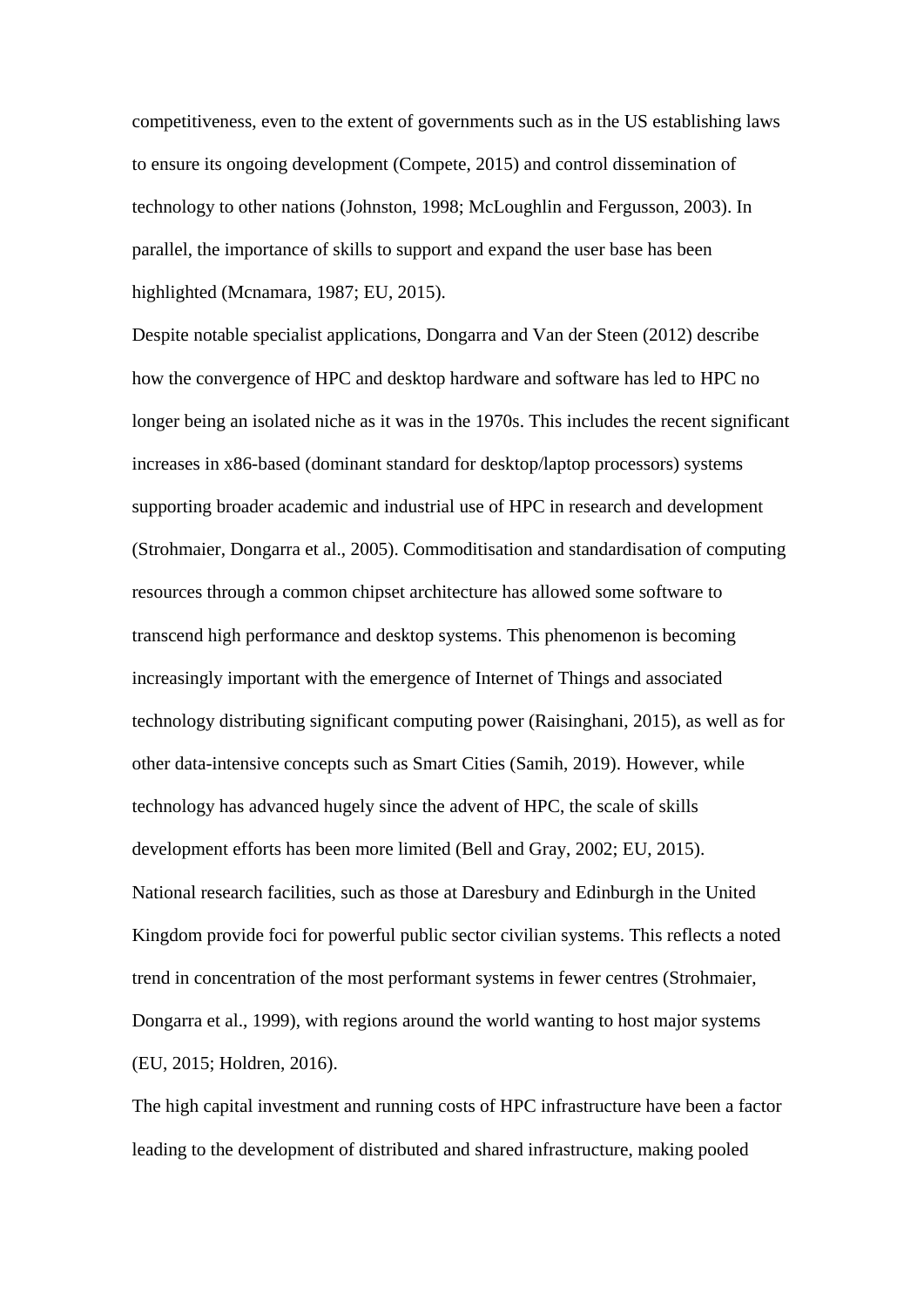resources available across wider communities. Shared infrastructures have been established across geographies which are multinational (e.g. Partnership for Advanced Computing in Europe - PRACE), national (e.g. WestGrid in Canada) and regional (e.g. HPCW), though primarily centred on universities and other public research organisations.

As Etzkowitz (1998) noted in the late 1990s, centralisation and proximity of such tools was becoming less important as Information and Communications Technology made them more accessible remotely. This reflects the more recent concept of 'cloud' solutions which has become prevalent in computing (Armbrust, Fox et al., 2010), including for how it can make computation services more accessible to Small and Medium-sized Enterprises (SMEs) (Sultan, 2011). Models of cloud solutions, together with challenges of interoperability are described by Dillon, Wu et al. (2010), while flexibility, shared cost-base and availability provide potential advantages, particularly to SMEs (Sultan, 2011). Such advantages align with the objective of European Union policy-makers to make computation infrastructure more accessible to SMEs (EU, 2015), in part by addressing the challenges of infrastructure costs (EIB, 2018).

### **HPC 'Centres', Outreach and Economic Development**

The aforementioned increasing importance of HPC has led to the formation of international, national and regional (Rončević, Coscodaru et al., 2019) strategies to secure long-term investment, often with echoes of Smart Specialisation focus (Foray, 2014), aiming to leverage regional aligned academic and industrial strengths. In this context, HPC plays an important role in innovation across a broad range of sectors. While sectors and applications may vary, commonalities amongst them are increasing complexity, greater volumes of data and growing computational requirements. Notably, smart specialisations within Wales reflect a number of computationally intensive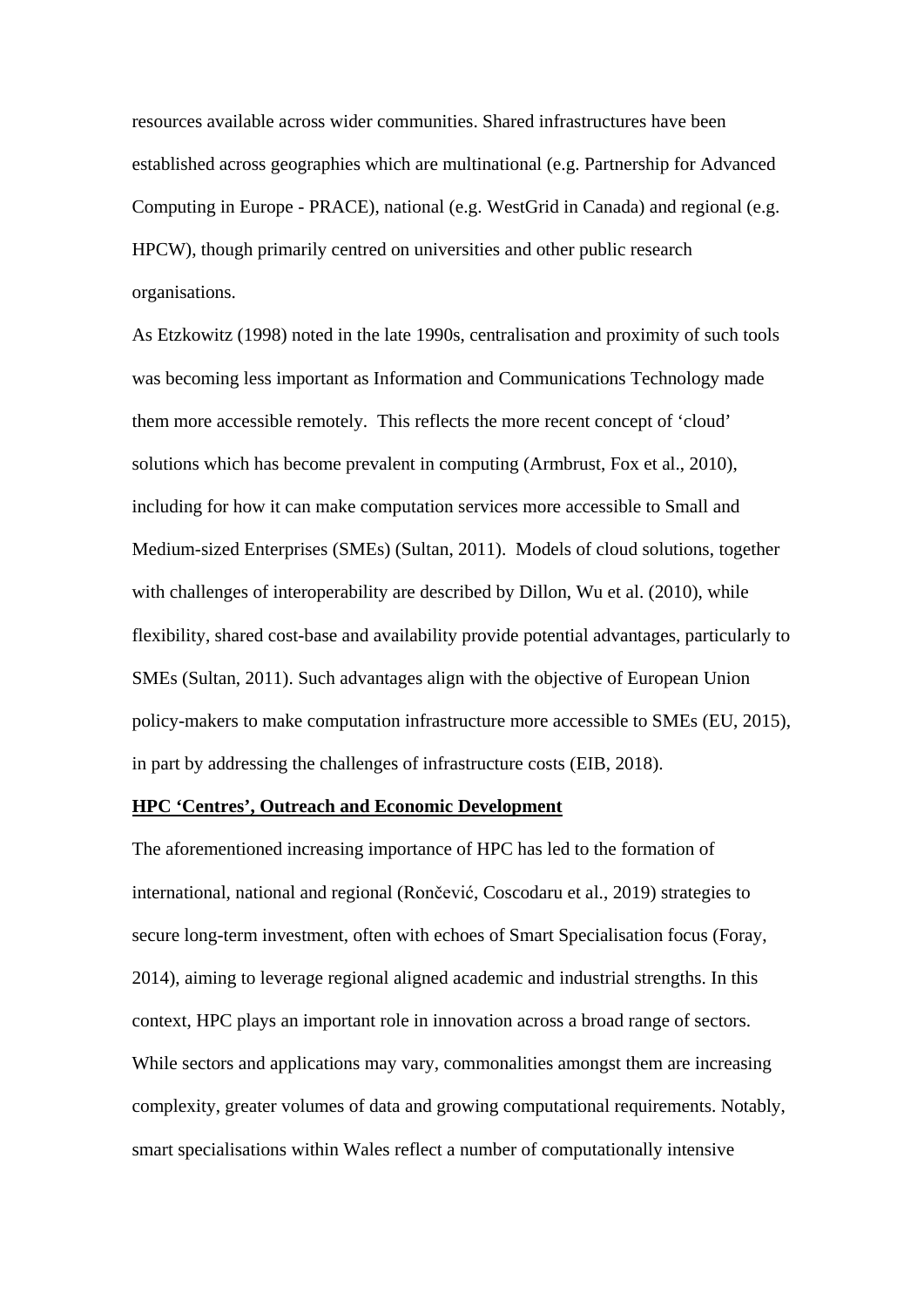sectors, including health and bio-informatics, energy systems, automotive engineering and semiconductor technologies (EU, 2017).

The importance of HPC-relevant sectors to the broader economy has received much attention as noted earlier, however the role and importance of individual centres has limited structured consideration. Exceptions where the impact of specific centres has been studied include major facilities in North Carolina (Lee and Christensen, 1990) and Pittsburgh (PSC, 2011). The latter, more recent Pittsburgh study emphasises the considerable indirect and induced economic impacts of the facility. The study suggested some 1,666 jobs across the region are supported by the centre's activities. This observation is noteworthy as it suggests a significant proportion of facility impact is delivered through its users and partners rather than being found at the centre itself. Elsewhere, a study of a 2007 Korean initiative providing HPC services to SMEs reported significant impact. This was across a broad range of benefits, with a calculated return on investment of 10:1 (Kim, Lee et al., 2010), including both direct and indirect impacts, as per the Pittsburgh case (PSC, 2011).

Potential to replicate these benefits led to the Welsh Government and other regional stakeholders establishing the High Performance Computing Wales (HPCW) initiative. An existing regional HPC centre at the Swansea-based Institute of Life Science demonstrated a level of success within the smart specialisation of Health and Life Sciences (Abbey et al., 2008). However, HPCW aimed to develop activity across further sectors (Smart Specialisations) and a pan-Wales geography within a much wider partnership involving all universities in Wales. The research question of this study is to establish how the delivery of the initiative performed against this ambition and its stated aims, and to assess the contribution of the initiative to the Smart Specialisation agenda in Wales.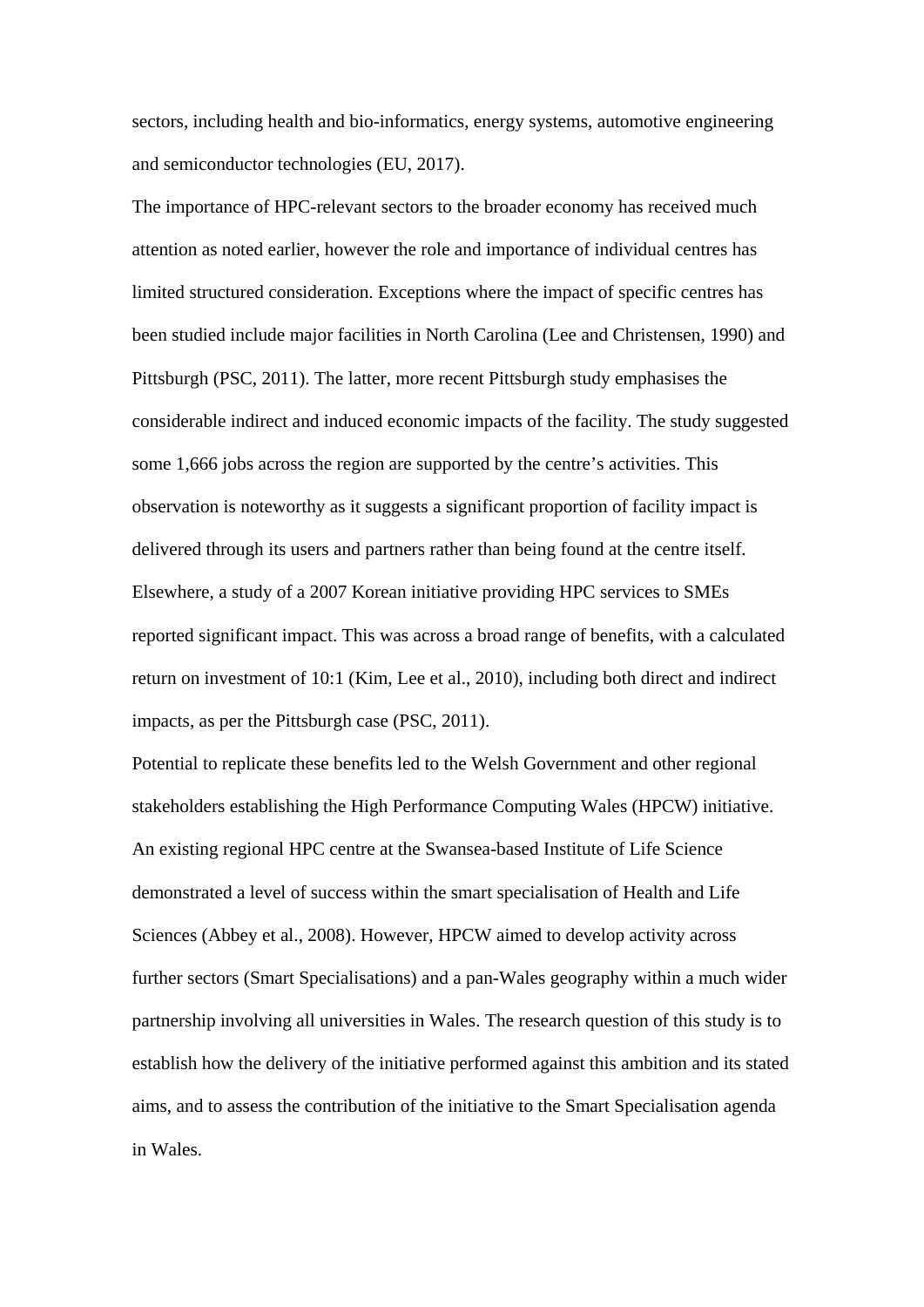### **High Performance Computing Wales (HPCW)**

HPCW was established as a joint venture between six universities in Wales. It aimed to build upon pan-Wales strengths including ARCCA (Advanced Research Computing Cardiff) at Cardiff University, Visualisation capabilities at Bangor University, and Finite Element Analysis and Health & Bioinformatics expertise at Swansea University. Each of these capabilities was aligned with local industrial applications through research collaborations involving existing facilities, subsequently identified as part of regional Smart Specialisations (EU, 2017). The initiative included expansion of the approach seen within the 'Blue-C' health informatics initiative based at the ILS in Swansea University's Medical School (Abbey, Davies et al., 2008). Initially established as a three-year (extended to five-year) project with an original budget of £40m (TIP, 2015), HPCW was supported by co-investment from UK Government, European Structural Funds, the partner universities and the private sector.

HPCW's core aim was to support the Welsh Government 'Key Sectors', identified as high-growth and knowledge-intensive where academia could collaborate with the private sector (WAG, 2010). This relatively broad approach would appear to be moving away from the Smart Specialisation approach championed by key figures (Morgan, 2013; Foray 2014), though HPC could be considered a 'general purpose technology' within the concept.

Of the original £40m budget, £33m was expended by its completion, with decommitment of remaining funds having been made following the mid-term review cited by Welsh Government (WG, 2017). A high-level options appraisal, based on Green Book appraisal approach (HMT, 2003, 2018) had identified the chosen option of a multi-site combined infrastructure and skills development approach. However, the technical implementation of the initiative had a nature similar in approach to that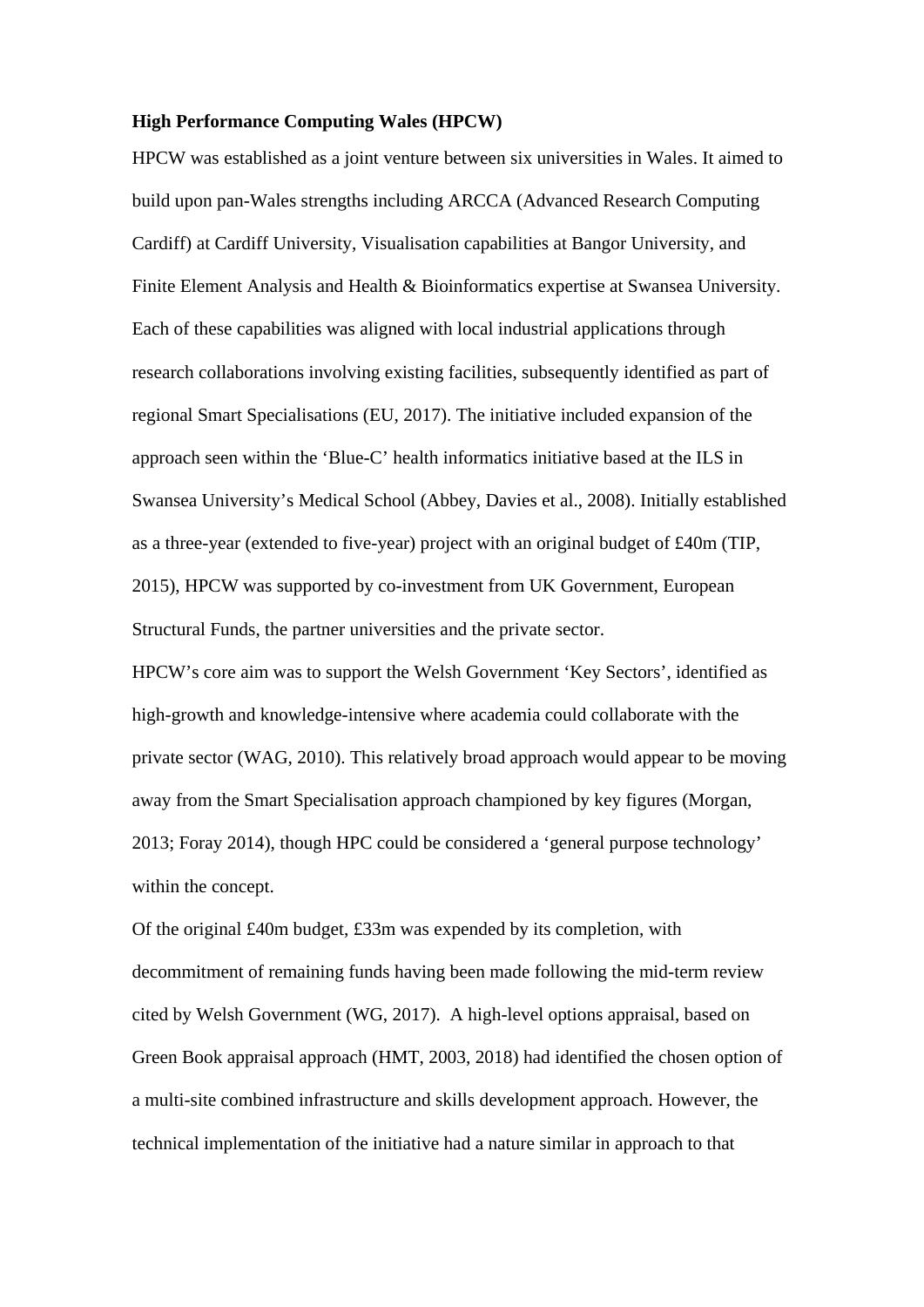described by Peak, Guynes et al. (2011), and was defined in detail following a lengthy procurement process to select a technology partner.

# **Case Review Approach**

HPCW was delivered as an initial project phase in 2010-2015, with scoping initiated during 2009. Led by public sector organisations, and delivered with a private sector technology partner, the initiative was developed using United Kingdom HM Treasury Green Book (HMT, 2003) principles, and based upon the 'ROAMEF' cycle of: Rationale; Objectives; Appraisal; Monitoring; Evaluation; and Feedback (Fig. 1).



Fig. 1 ROAMEF Cycle, adapted from (HMTreasury 2003)

The case study therefore draws upon the ROAMEF cycle stages, using an approach (Fig.2) adapted from the work of Stake (1995), applied by Huxtable-Thomas et al. (2015) and subsequently used by Davies, Roderick et al. (2018) to examine other EU Structural Funds-supported projects.

A bibliographic review examines how the project fits within the context of the region's Smart Specialisations, together with perspectives from project phase evaluations and academic observations, applying the HM Treasury Green Book (HMT, 2003, 2018) and Magenta book (HMT, 2007) appraisal and evaluation approaches.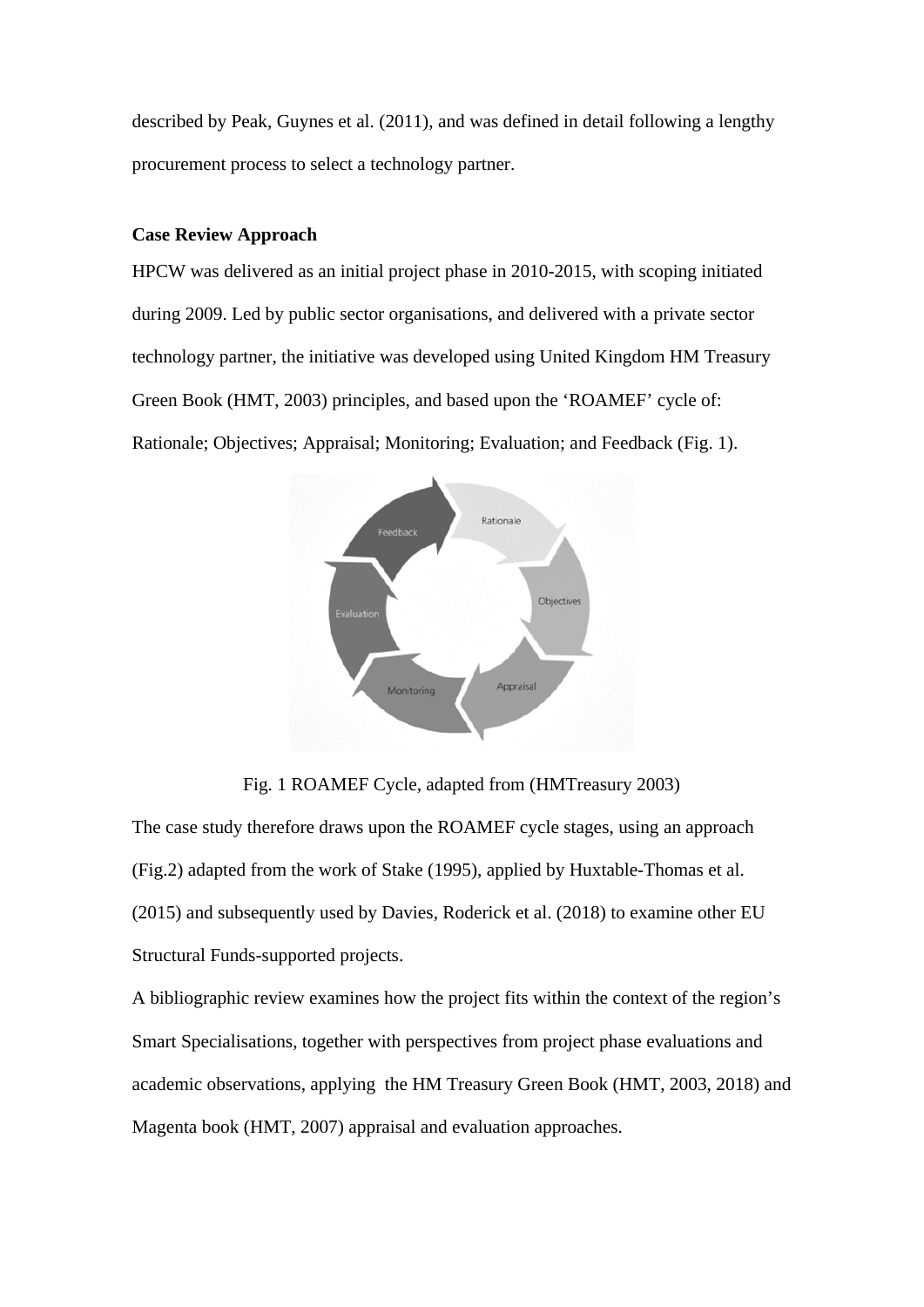As a project supported by the European Regional Development Fund (ERDF) (WEFO, 2013), HPCW was required to maintain detailed project records, as well as being subject to an independent end-project evaluation. These records, together with the original project business cases and supporting documentation provide the basis of this study.



Fig. 2 HPC Wales Review Model

This study examines the initiative, starting from the initiative's objectives, drawing upon the context of Smart Specialisation theory. The study's mixed methods approach (Creswell and Clark, 2007) involves review of: the original HPC Wales project proposal in the context of regional economic development ambitions; observations from the independent end-project evaluation; and the initial project phase economic benefits using principles of HM Treasury guidance.

The review is structured upon the three HPCW components of R&D infrastructure, job creation and innovation support, and skills development. This allows the relevant objectives and performance to be considered for each aspect of the initiative's ambitions, including their contribution to Smart Specialisation.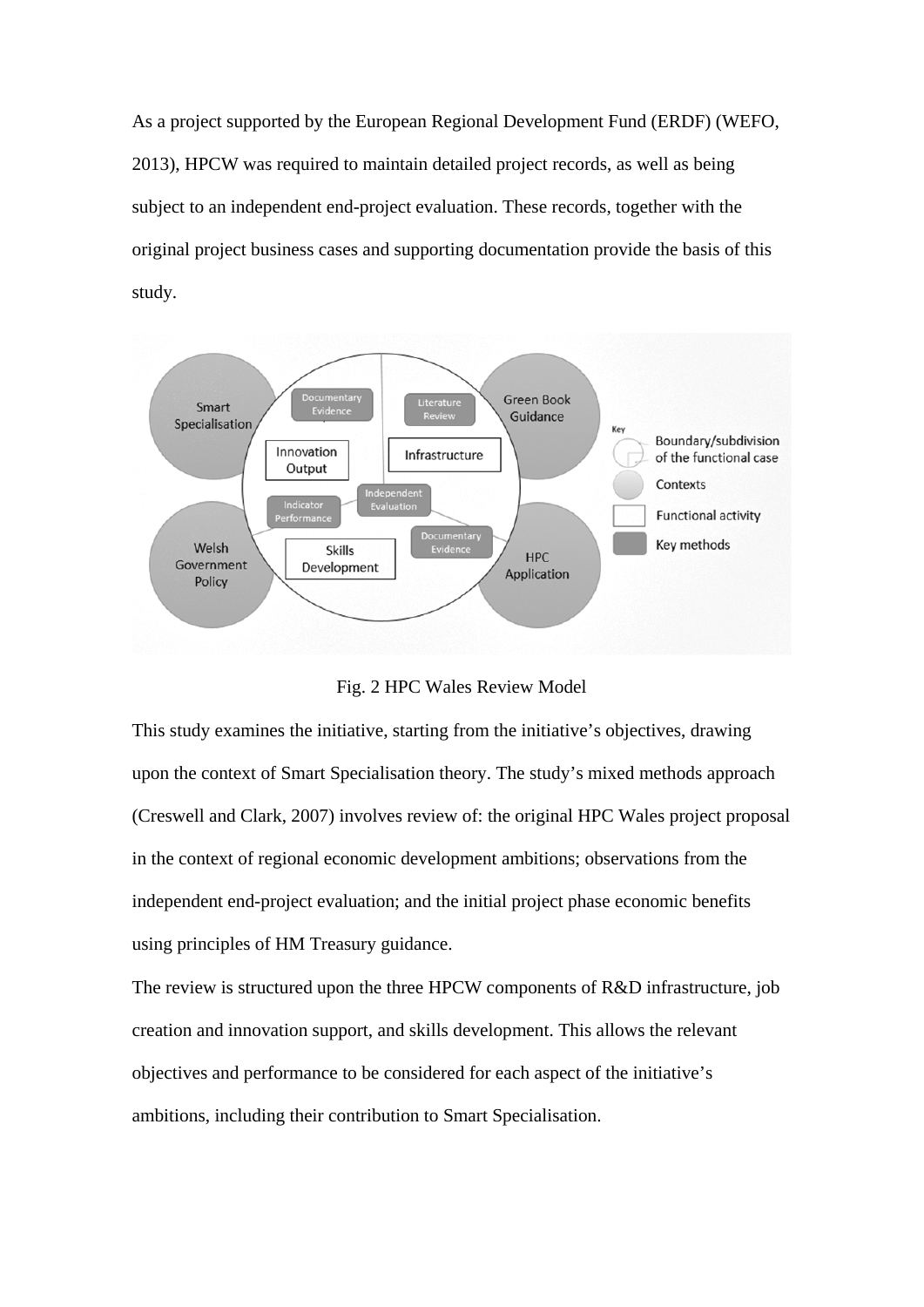Recognising HPCW's economic development purpose, the study applies the HM Treasury guidance to consider each of these components through a Net Present Value (NPV) for realised benefits, set against initiative costs to provide a combined Benefit/Cost figure for the overall initiative.

HPCW was conceived as a long-term initiative, involving an initial time horizon of 10 years to build research and innovation capacity in academia and industry. This horizon also aligns with the timescale suggested for appraisal within the Green Book guidance (HMT, 2018) across the three HPCW components.

### *Previous reviews and key observations*

The HPC Wales End-Project Evaluation (TIP, 2015) presents an essential reference for the case. The evaluation echoed themes drawn from HPCW's mid-point evaluation cited by Welsh Government (WG, 2017), presenting deeper consideration than presented elsewhere by Pugh, MacKenzie et al. (2018). The evaluation presented central recommendations of; more realistic targets and options appraisal at the outset; greater early engagement with beneficiaries; and longer-term framing of ambitions. Importantly, the detailed evaluation noted the skills-development activities of HPC Wales, along with the initiative's longer-term ambitions.

At the core of the challenges described in the evaluation were the original setting of objectives and approach, which relates back to the early stages of the ROAMEF cycle (HMT, 2003, 2018). The mid-term evaluation cited by Welsh Government (WG, 2017) described how the initial appraisal had considered options in scope and delivery, though not regarding broader potential options for realising the targeted benefits. More recent guidance (HMT, 2018) provides a more structured approach for this stage through its Options Framework, giving early focus to this aspect of programme and project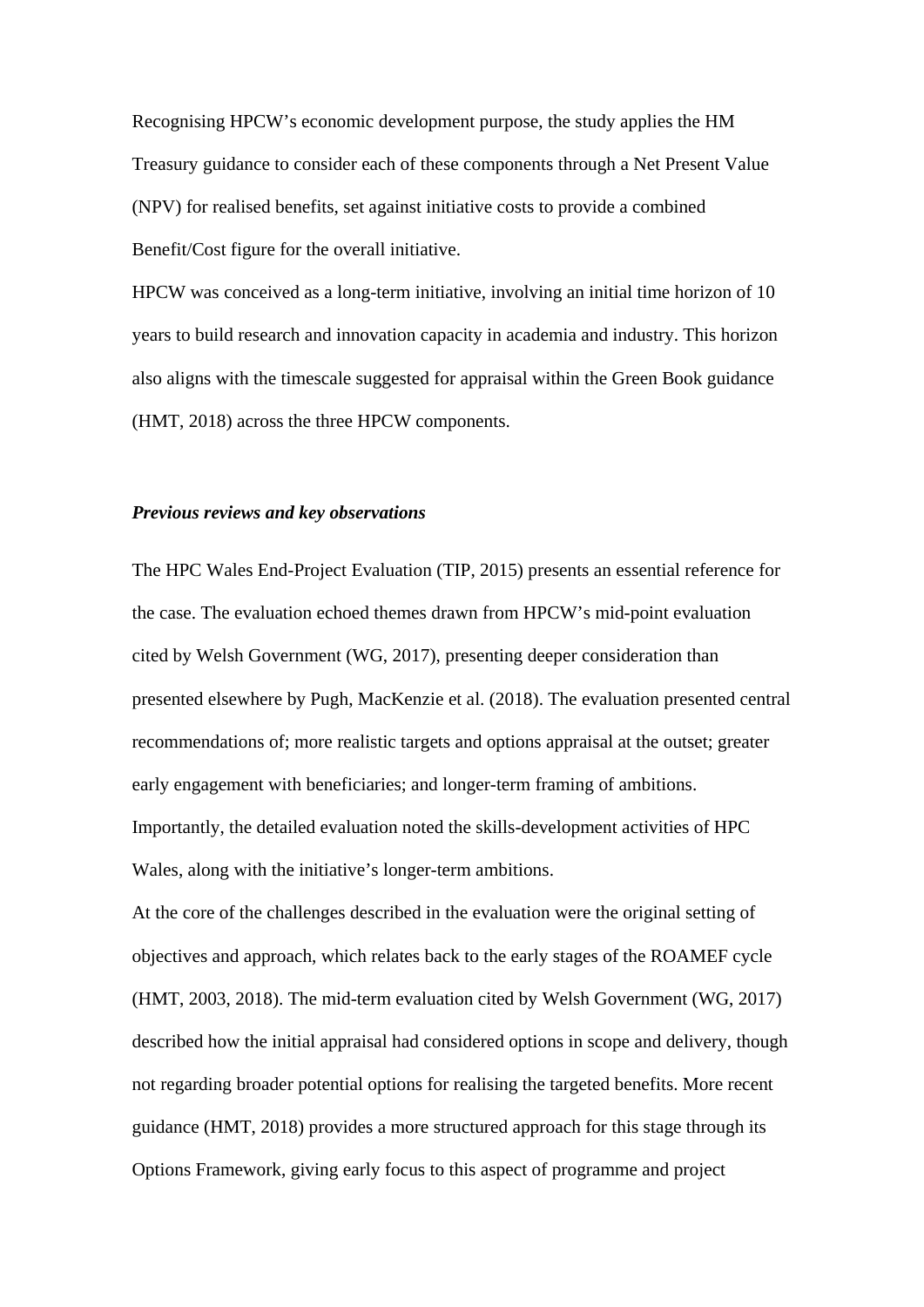development. Used together with the recommended Five Case Business Case process (HMT, 2018), this provides a more robust framework for developing, delivering and learning from interventions.

A core recommendation of the End Project Evaluation (TIP, 2015) was to propose that future phases focus upon developing academic research capacity, which had been a strength of HPCW. This recommendation has been adopted and led to the development of 'Supercomputing Wales', led by Wales' research-led universities. Smart Specialisation theory relates to regional sectoral strengths that transcend academia and industry, which means HPCW contribution remains valid in this theoretical context. The following sections present findings relating to each of the three HPCW components.

# *R&D Infrastructure*

The HPCW infrastructure (Fig. 3) composed of major 'Hub' facilities in Swansea and Cardiff universities aligned to local research specialisms. 'Tiers' of smaller relatively homogenous systems connected by dedicated high-speed connections were established at the other universities across Wales (Aberystwyth, Bangor, Glamorgan, Glyndwr and Swansea Metropolitan). A combined computing power of 190 teraflops provided a significant capability, though split between sites to support users across the region (Clark, 2011).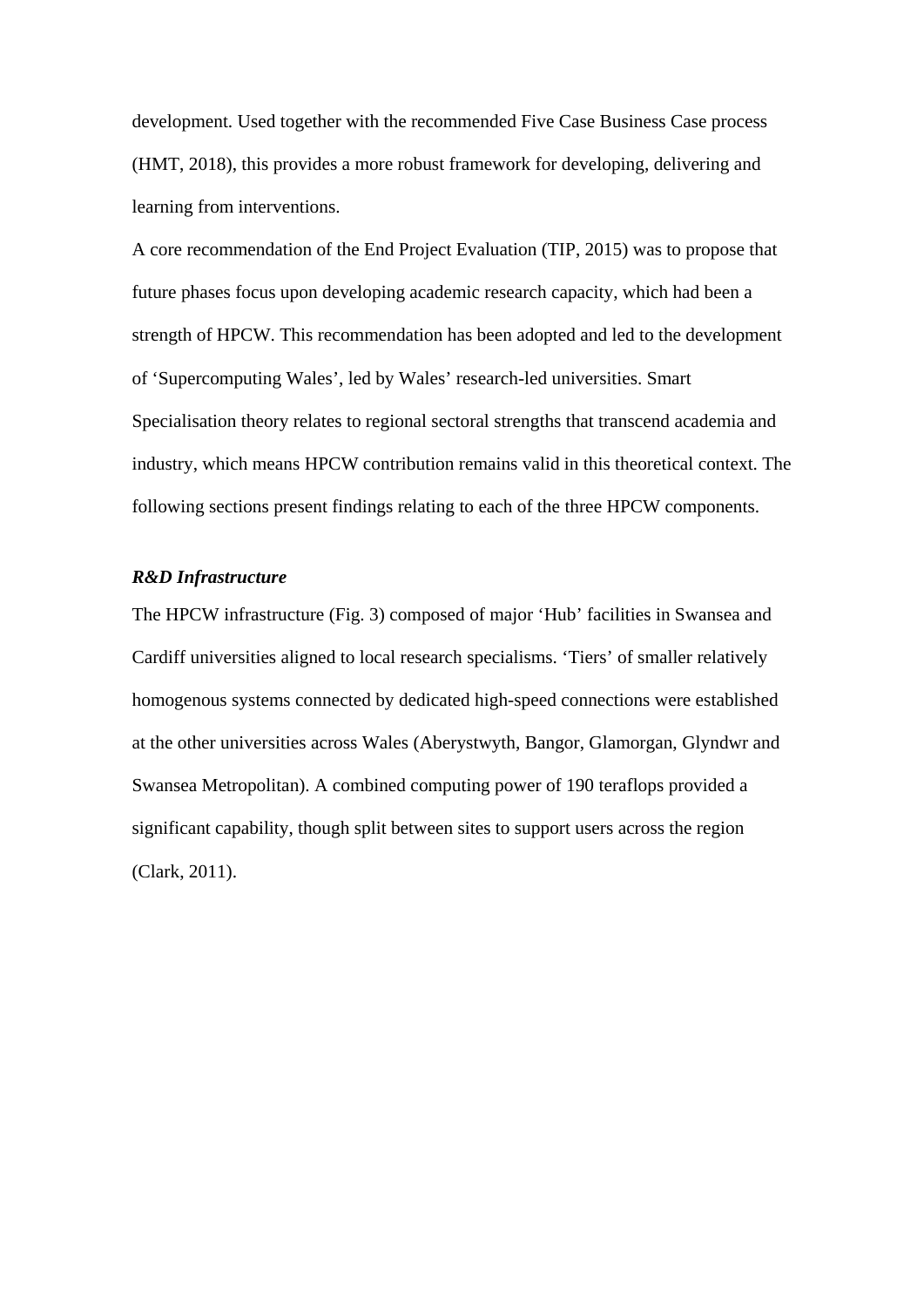

Fig. 3 HPCW Pan-Wales Infrastructure

The infrastructure itself represented an important part of the overall investment. The computer hardware has a limited lifecycle (it does though continue to be used in the transition period to Supercomputing Wales) that is broadly in line with the Green Book standard 10-year time horizon. While the infrastructure may have residual value it can, at least for the purpose of this review, be discounted as fully depreciated by the end of the initial project. However, the data centre infrastructure established for the distributed network remains, representing retained value and benefit, most notably at the Swansea Dylan Thomas Centre 'Hub' site. Growing demand for such facilities, especially for those built to the environmental/financial (energy efficiency) performance standards of the HPCW sites suggests retention of value, which based on a retained approximately 70% of the initial value (using a standard depreciation cycle from the host universities financial policies), equating to £1.4m of benefit.

Delivery of research services to longer-term research projects has also provided benefit which can be quantified and related to the infrastructure. The enhanced regional research capacity, both in scope and scale of support provides clear additionality. Based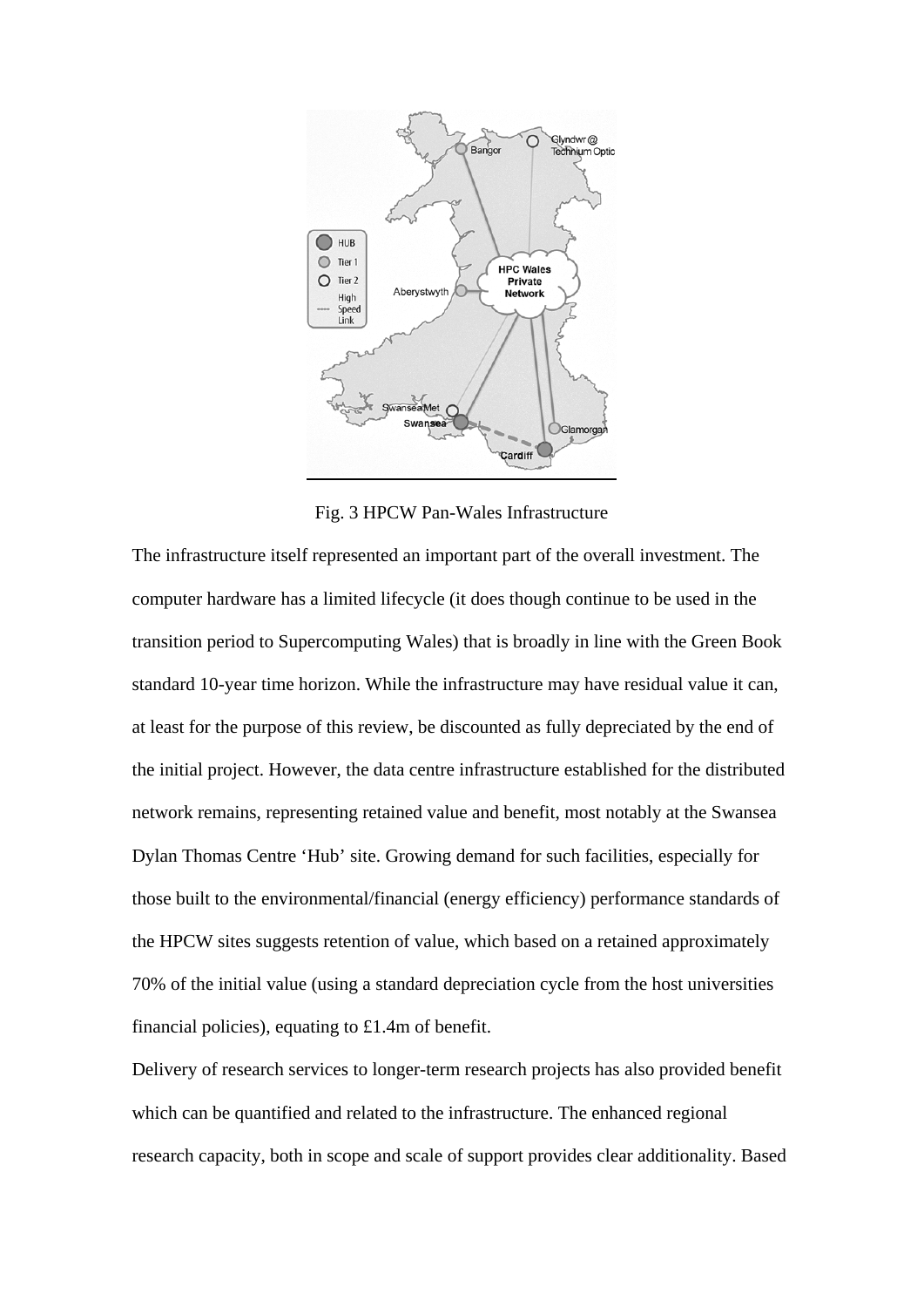upon benchmark costings of computation at the time (10p/core hour) this equates to £8.1m of resource into the Welsh higher education community during the period to mid-2015. The facilities continue to be used by both academia and industry, but as these data are unavailable, this value is capped at the end-project figure.

### *Job Creation and Innovation Support*

The HPCW infrastructure was supported by a team of 18 HPC specialists, composed of system administrators and outreach officers supporting academic and industrial users in the scoping, development and delivery of projects. This activity initially targeted the engagement of 550 companies, and the creation of 400 jobs. However, these targets were revised to 300 companies and 200 jobs respectively alongside decommitment of a portion of the initial funding, following the mid-term project evaluation (TIP, 2015). The most readily quantified economic benefit of the innovation activity was through support in the creation of new employment. Evidence supplied through ERDF funding claims (WG, 2019) indicated that there were 170 jobs created over the project period. Projection of benefits caps this performance at this project end level. This is significantly below the initial ambition to create 400 jobs, which the mid-term evaluation identified as over-ambitious. However, the end-project evaluation noted that the performance against the revised target was still significant "in spite of the challenging economic conditions", i.e. a global economic recession (TIP, 2015). Echoing the experience of centres in Pittsburgh (PSC, 2011) and Korea (Kim, Lee et al., 2010), most of the HPCW job creation was within supported enterprises outside the HPCW facilities.

When calculating economic impact of this employment benefit, a 50% adjustment has been applied to factor additionality allowing for potential deadweight,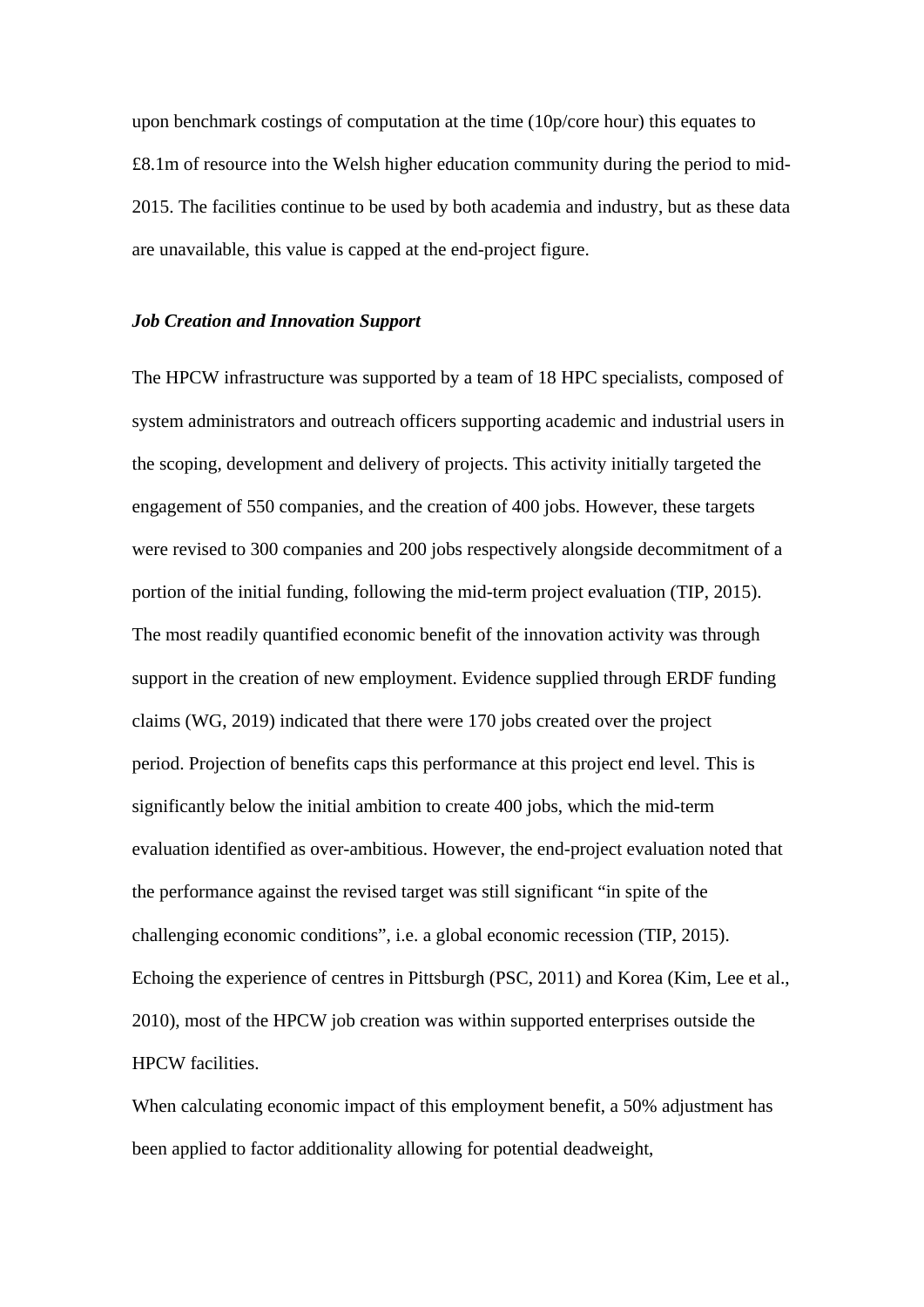displacement/substitution and leakage effects. This value is based on levels found for similar projects through ERDF Programme-level research (Oldbell3, 2008). A quantification of employment benefit can then be provided by factoring a salary/wage value of £24,550 per employee, i.e. job created (based on a sector relevant average in the region at the time). This is then applied with a typical employment multiplier of 1.5, though noting that context-specific research suggests for similar projects, by nature and location, this value may be closer to 1.66 (Oldbell3, 2008). It should be noted though that only jobs *created* are included in this assessment, excluding protection of existing jobs, since number of jobs created was not an ERDF indicator for the project and such data had not been recorded.

Using the logic presented above with the profile of HPCW job creation figures presents a contribution of approximately £19m (5yrs project end) / £39m (10-year horizon) of benefit through employment impacts. In addition, HPCW reported £2.4m of investment attracted into R&D investments such as research scholarships which do not feature as part of job creation, for they provide studentship stipends rather than wages. The job creation impact has been noted by Pugh, MacKenzie et al. (2018), though without any contextual information or comparison of this performance to a relevant benchmark. Their observations are also not nuanced by the deeper discussion in the independent end-project evaluation or the broader available project and programme data (WG, 2019). Their observation is based on a 'cost per job' perspective using initial funding envelope and targets, rather than actual out-turn of both jobs created and relevant expenditure.

To provide relevant context, when considered amongst the other concurrent major ERDF projects (£10m+ grant) 'Priority 1' (Knowledge Economy development), this provides a comparatively more balanced perspective when considering either ERDF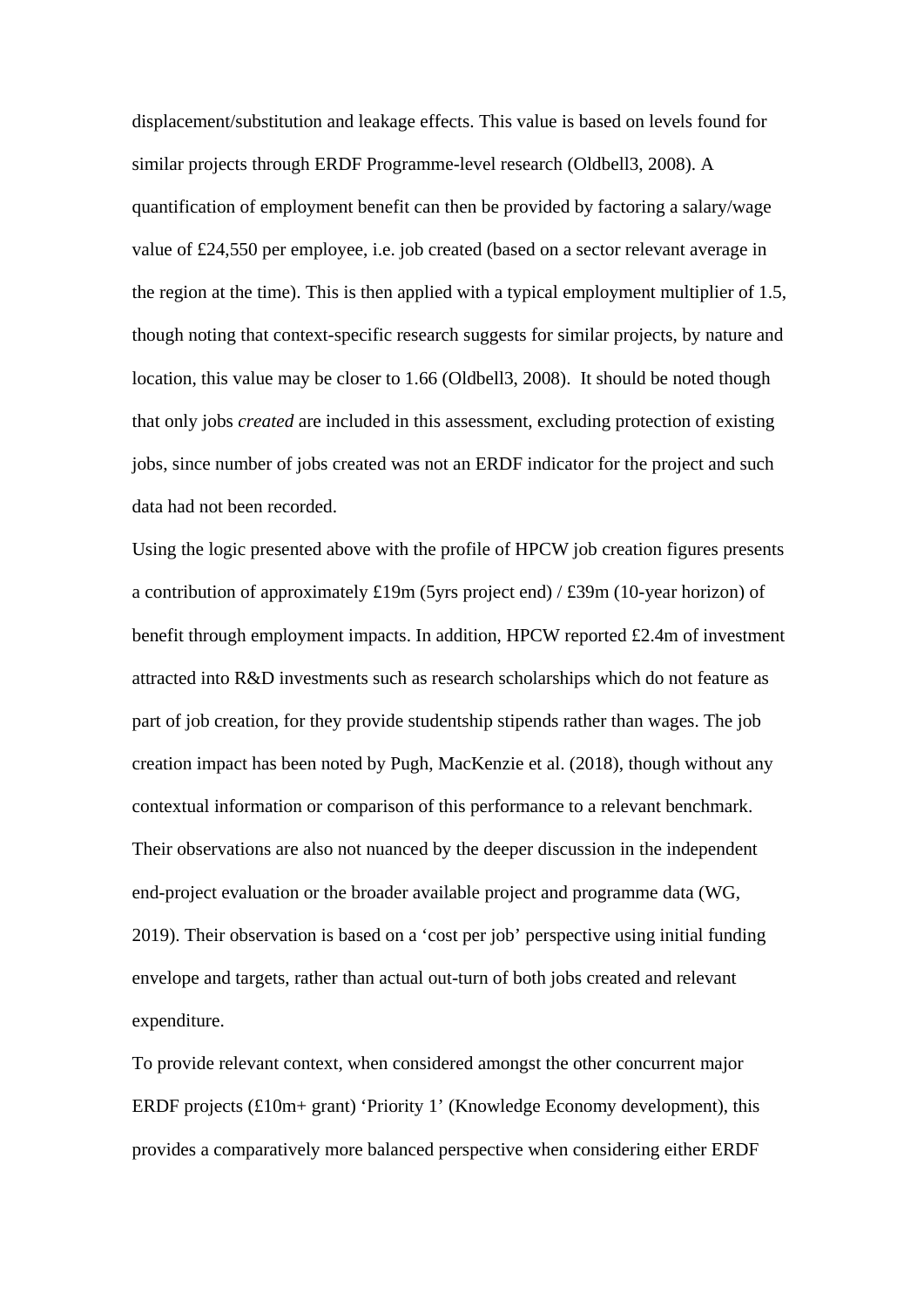grant or total public investment, as shown in Fig.4 below. Coupled with the infrastructure legacy which does not feature for most comparator projects (which are purely revenue activity) and the blended ERDF/ESF nature of activity, this does at least call for a more comprehensive evaluation, reflecting all objectives/benefits, as per the Green Book guidance (HMT, 2003, 2018).



Fig.4 'Cost per Job' Project Comparison

Job creation is an important measure, however it is accompanied by a broader range of input, output and outcome indicators (OECD, 2005; WEFO, 2009). During delivery, HPCW reported 116 collaborative projects, attraction of £3.8m additional investment into R&D activities, and supported development of 537 new products, processes and services. Furthermore, noting the timescales involved in commercialisation of research output, this may suggest further potential benefit beyond the project period. Outside of the industrial innovation scope, the contribution of HPCW to new knowledge generation was captured. This included HPCW activity contributing to 166 journal publications, 108 conference proceedings and papers, and 85 studentships (TIP, 2015). This contribution became an important underpinning for what became Supercomputing Wales, effectively implementing the end-project evaluation's recommended HPCW 'phase 2'.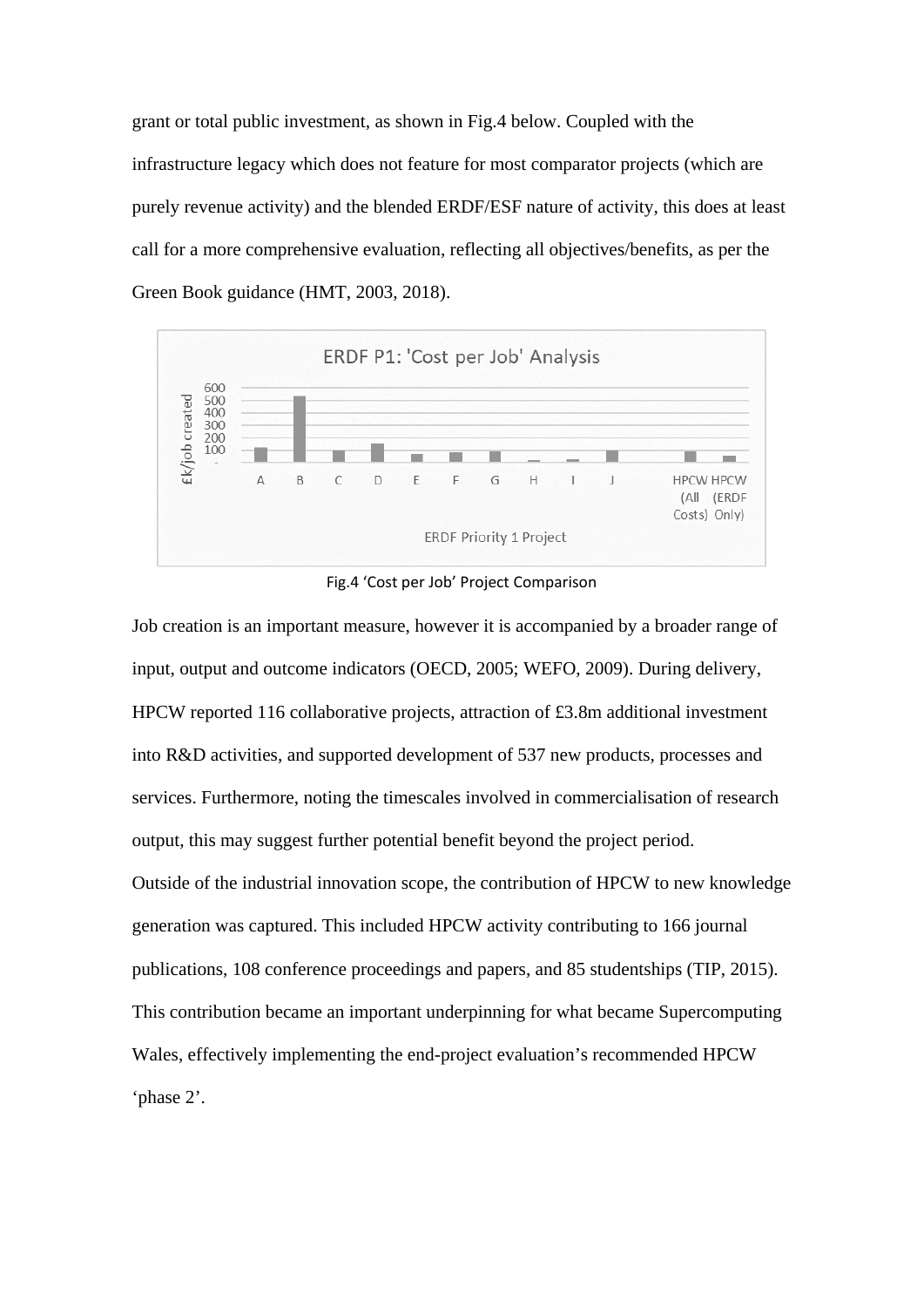### *Skills Development*

HPCW initially aimed to provide skills development for 2,000 participants through 124 workshops delivering five sector-specific (Smart Specialisation) online courses. This was re-profiled following the mid-term evaluation to give greater emphasis to the number of courses and workshops, with a target of 1,960 participants (WG, 2019). This activity formed a significant part of HPCW delivery and was provided through a dedicated skills academy delivering training across academia and industry. Courses included both accredited (undergraduate and postgraduate level) and non-accredited (workshops / continuing professional development) provision. During the project, 1,622 individuals were involved in training with 459 gaining formal qualifications as a result. Data collection was ongoing until the end of the project, with it noted that due to the timescales of accredited awards, some project performance would fall beyond the project end date and would not have been included in figures reported at the time. In the context of this case study, the economic impact in both immediate and longerterm of this aspect of HPCW is difficult to quantify without further data. Therefore, for the purposes of this review, the Skills Development (cross-fund flexibility ESF) component is excluded, essentially taking these as benefits quantified by a 'Willingness to Pay' approach offsetting the associated investment. This approach is in line with the relevant guidance for such circumstances (HMT, 2003, 2018). As the project has delivered well against these targets, this approach is both pragmatic and reasonable. The additionality of this activity and its benefit can also be considered as high, recognising continued calls for HPC skills development (EU, 2013a).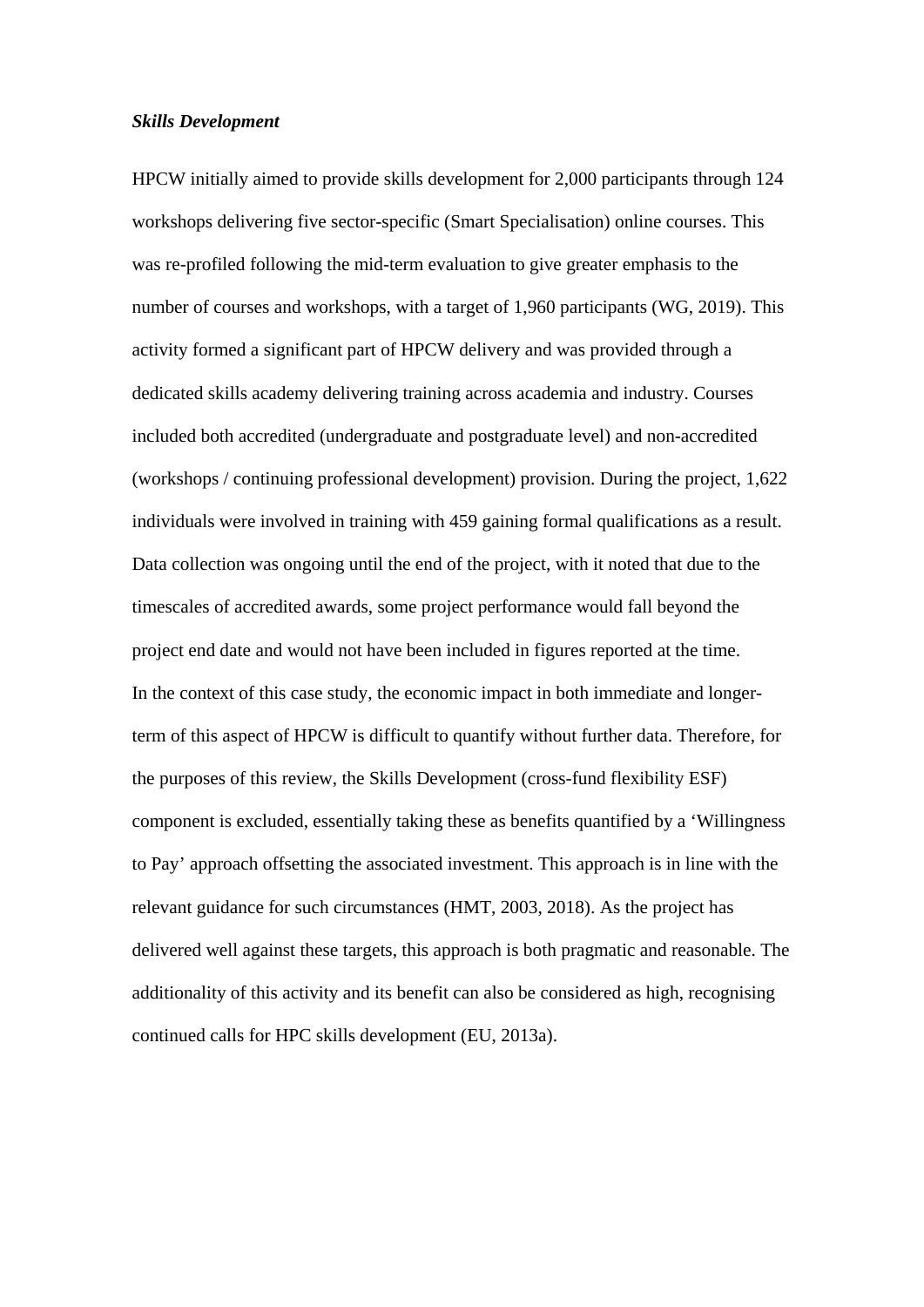# *Total Benefits (NPV)*

Summarising the benefits presented above for each of the components and applying a discount rate of 3.5% (HMT, 2003, 2018) results in the total benefits shown in Table 1 below;

| Benefit                            | Value                          |  |
|------------------------------------|--------------------------------|--|
| Long-term infrastructure           | £1.4 $m$                       |  |
| <b>Research Activity</b>           | £8.1m                          |  |
| <b>Employment Impact</b>           | £19m (5 years) £39m (10 years) |  |
| Investment Levered                 | f2.4m                          |  |
| (Innovation Scholarships/Projects) |                                |  |
| Project Income (Private Sector)    | £1.2m (at project end)         |  |
| <b>Skills Investment Impact</b>    | (excluded from this analysis)  |  |

Table 1. HPCW Benefits

# *Benefit/Cost*

HPCW costs are taken as being the total public sector cash investment, adjusted for the skills element of the project for which related benefits are excluded. The post-project phase is based upon a cost-recovery model which offsets running costs against income from services. Therefore, the Net Present Value (NPV) of HPCW costs are based upon the expended project phase funding from public sector sources set against total benefits. Total discounted public investment of £27.13m, provides for NPV and benefit/cost as shown below across project phase and 10-year time horizons (Table 2);

|                            | 5-year horizon (project) | 10-year horizon |
|----------------------------|--------------------------|-----------------|
| Total benefits 5yrs (all   | £32.1 $m$                | £52.1 $m$       |
| funding)                   |                          |                 |
| Total costs (all funding)  | £27.13 $m$               |                 |
| Net Benefits (all funding) | £7.13 $m$                | £24.97m         |
| Benefit/Cost Ratio (B/C)   | $-18$                    | 2.08            |

Table 2. HPCW Benefits and Costs, by Time Horizon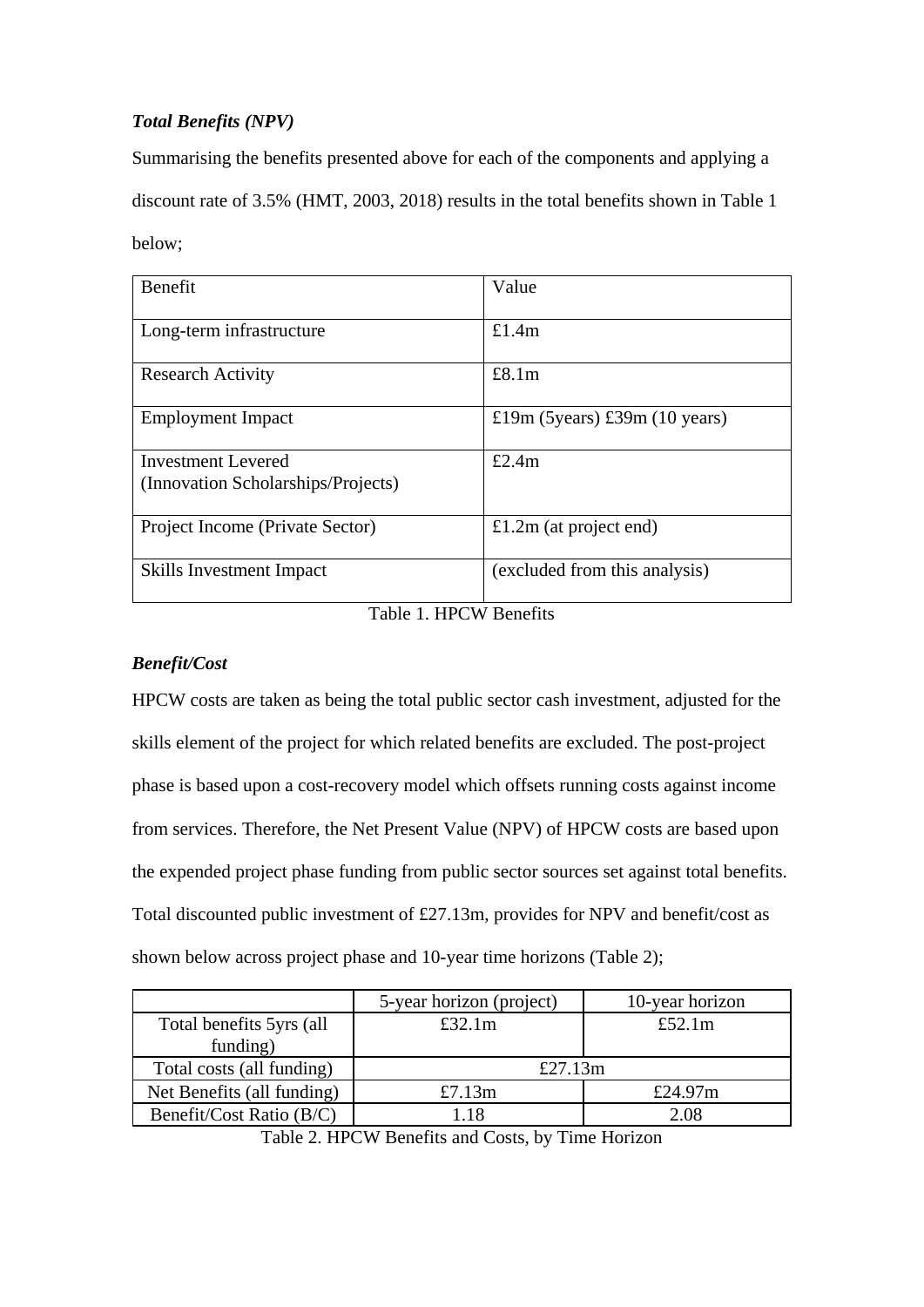By comparison with this summary, the independent end-project evaluation (TIP, 2015) using a Gross Value Add (GVA) approach presented a B/C ratio of return of 2.1:1, based on employment at the level achieved by 2015, aligning with the value found in the alternative approach adopted in this paper. However, a further baseline of greater relevance in the context of the ROAMEF cycle is the original appraisal undertaken during business planning. While the mix/balance of activities realised differed from that envisaged, the overall level of benefit and benefit/cost (calculated from projected NPV) is broadly similar in the original appraisal's Base-High range of 1.78 to 2.66 Benefit/Cost ratio. This suggests that appraisal during planning had accurately projected the level of benefit, though not the balance of benefits by type.

## **Conclusion**

The case has shown the potential impact of a significant IT infrastructure to support economic development, demonstrating the importance of initial project appraisal and project phase monitoring and evaluation. It has highlighted a number of issues relevant to academic and practitioner interests which address the research question.

### *Theoretical Contributions*

From an infrastructure and innovation activity perspective, the case contributes that HPC infrastructure could be considered as a General Purpose Technology to support a range of Smart Specialisations, as per the concept described by academics (Foray, David et al., 2009) (McCann and Ortega-Argilés, 2015) and key organisations (EU, 2013; OECD 2013). It has also shown such infrastructure can support meaningful job creation.

In this regard it has reinforced the observations of positive experiences from other HPC centres and initiatives (Kim, Lee et al., 2010; PSC, 2011), and contributed by evidencing similar benefit in a Western European context.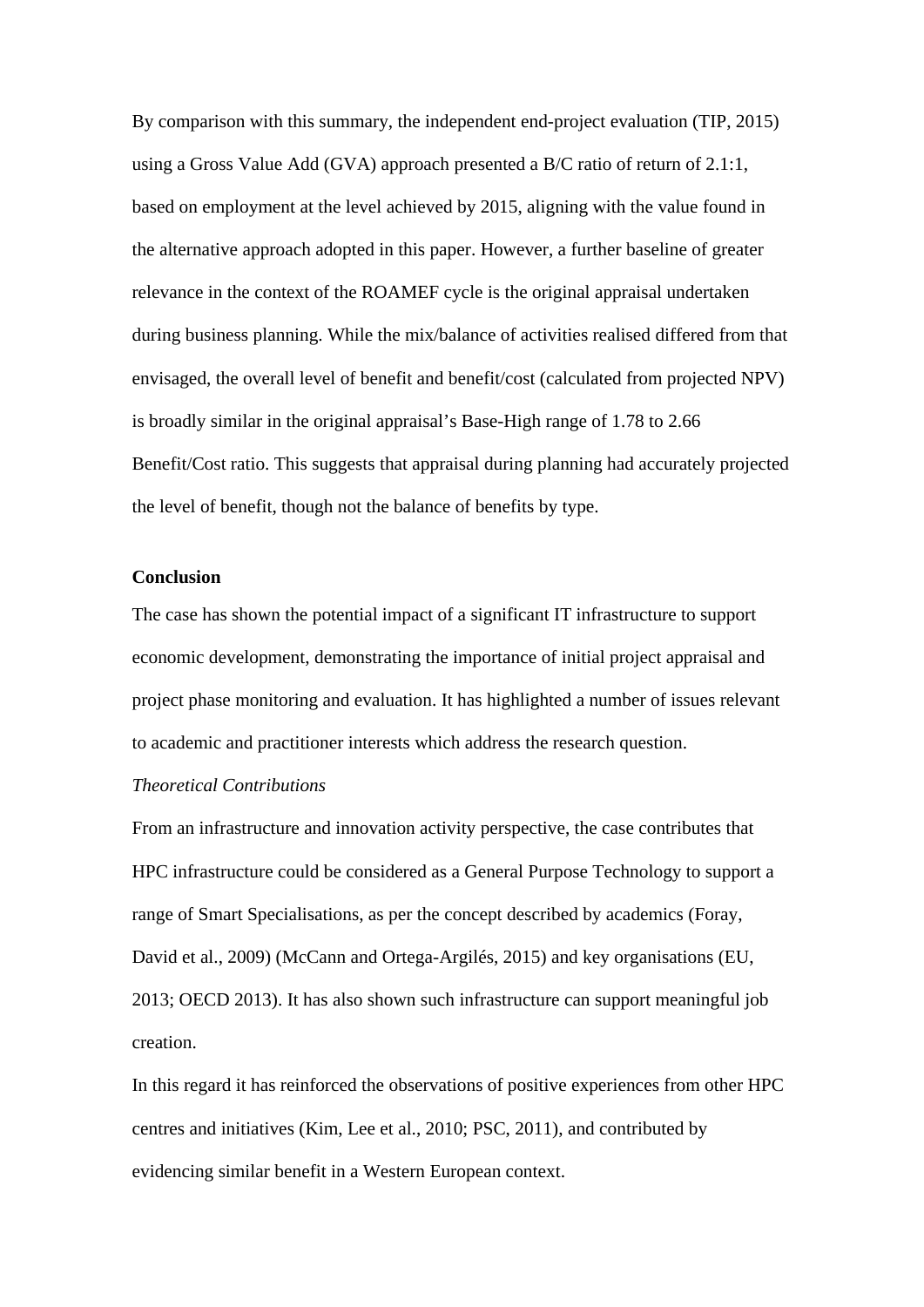# *Practical Contributions*

The case has shown that practice can be enhanced by application of the ROAMEF cycle, and has demonstrated the cycle's potential value for practitioners at all stages of an initiative. This is shown through learning informing subsequent phases, while project objectives and funding can be refined during delivery. For policy development it has also presented that infrastructure of broad appeal (General Purpose Technology) can potentially support a range of sectors and users, potentially reducing risk by supporting multiple Smart Specialisations.

### *Future Research Directions*

A limitation of this work is its cursory consideration of the impact of the skills development activity. Together with the longer-term impacts of the initiative, this may provide an opportunity for a subsequent review if appropriate data can be collected. Furthermore, as a sizable and novel IT infrastructure initiative, HPCW also provides scope for review from a range of potential further perspectives, including for example IT service and project management. However, this case has presented that further reviews of this or other cases should be undertaken with appreciation of the original case purpose and evolving context of delivery.

### **Acknowledgements**

The authors would like to extend their gratitude to the editors and reviewers whose insightful and constructive feedback added significantly to this work.

### **Author Biographies**

Joe Flanagan is the architect of the 5 Case Model and the author of the international and UK guidance materials. He is also Chief Examiner for the Better Business Cases (BBC) Programme, a member of the BBC International Steering Committee, the BBC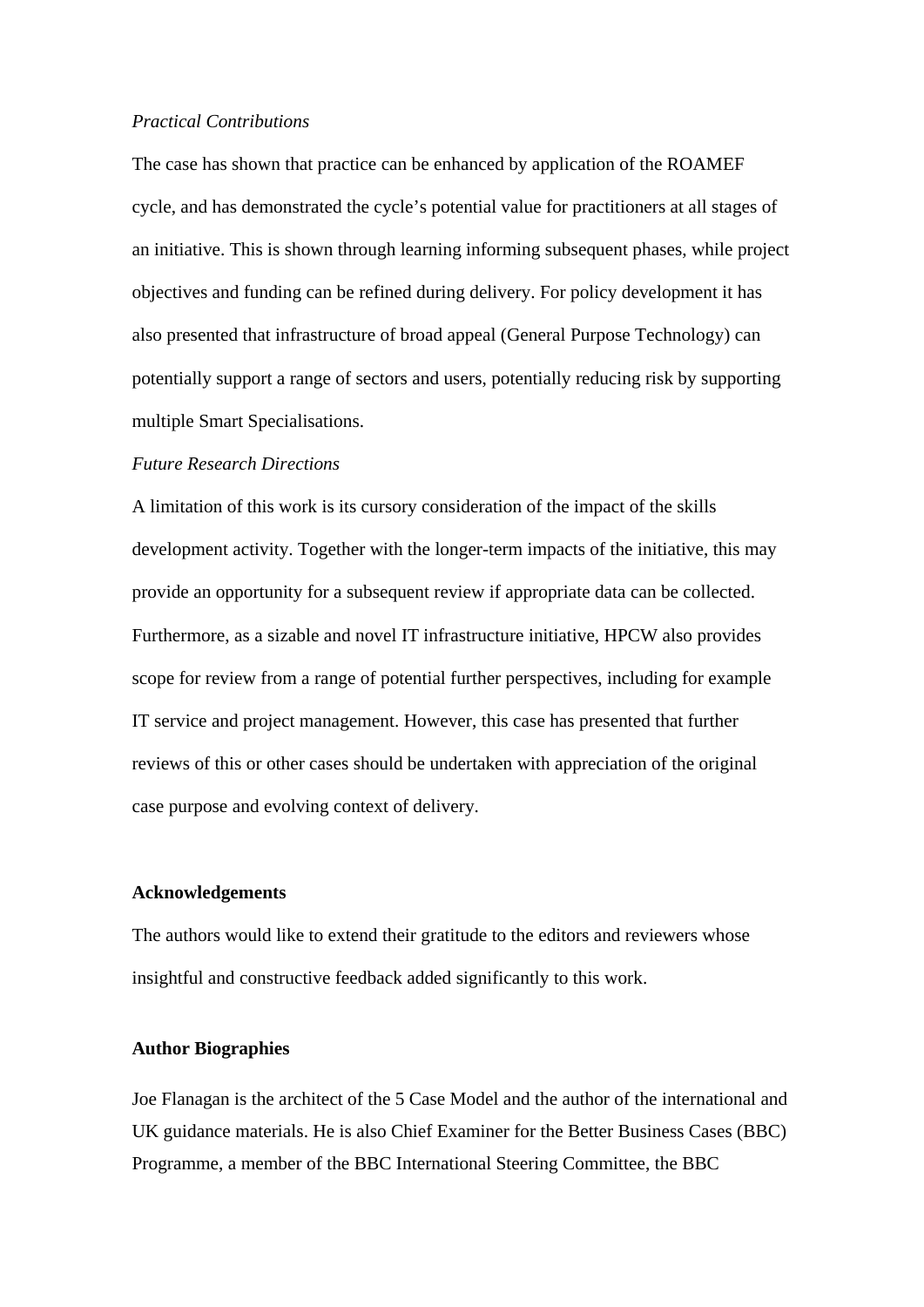International Standards Board and the BBC Joint Management Board. He co-founded the Building Better Business Cases Network across the UK, and works with governments around the world developing and deploying the Model. He has been Director of Investment and Appraisal for the National Health Service (NHS) in Wales, where he supported the Welsh Government Finance Department. Joe has been a public servant for 43 years and supported schemes across a range of departments.

Dr Gareth Davies is an Associate Professor in Swansea University's School of Management, with research interests in innovation management and regional economic development. He was seconded to support the Welsh Government's Knowledge Economy Nexus review of academic-industrial links, and has since worked on projects around the world to develop science park and technology transfer models. He has also worked on a broad range of industry and government funded projects such as HPCW using disruptive technologies for partners ranging from micro-businesses through to major multinationals, across sectors from construction to creative industries. He also has practitioner interests, including recently with the Swansea Bay City Region Internet Coast City Deal, the AgorIP commercialisation initiative, and the Accelerate initiative.

Dr. Frederic Boy is an Associate Professor in Swansea University's School of Management and a Visiting Research Fellow at the Department of Biomedical Engineering of University College London. His research interests include neuroscience, big data and innovation. He has worked on a range of multidisciplinary projects in academic, industrial and clinical contexts, with recent focus on big data analytics. Working with a range of international and local partners, his work has led to the founding of spin-out companies based on disruptive technologies.

Dr Daniele Doneddu is a Senior Lecturer at Swansea University's School of Management. He has a multidisciplinary background spanning engineering, medical technology, innovation, economic development and IP. He has been involved in a range of academic – business collaborative Research, Industrial Research and Enterprise and Innovation projects at the life science-engineering interface, successfully managed EUfunded medium  $(f2m+)$  private-public RDI initiatives - and advised life science and diagnostic companies on IPR, technology and engineering. He has been PI and Co-I on a number of UK and EU-funded research grants, including EPSRC, InnovateUK, FSA,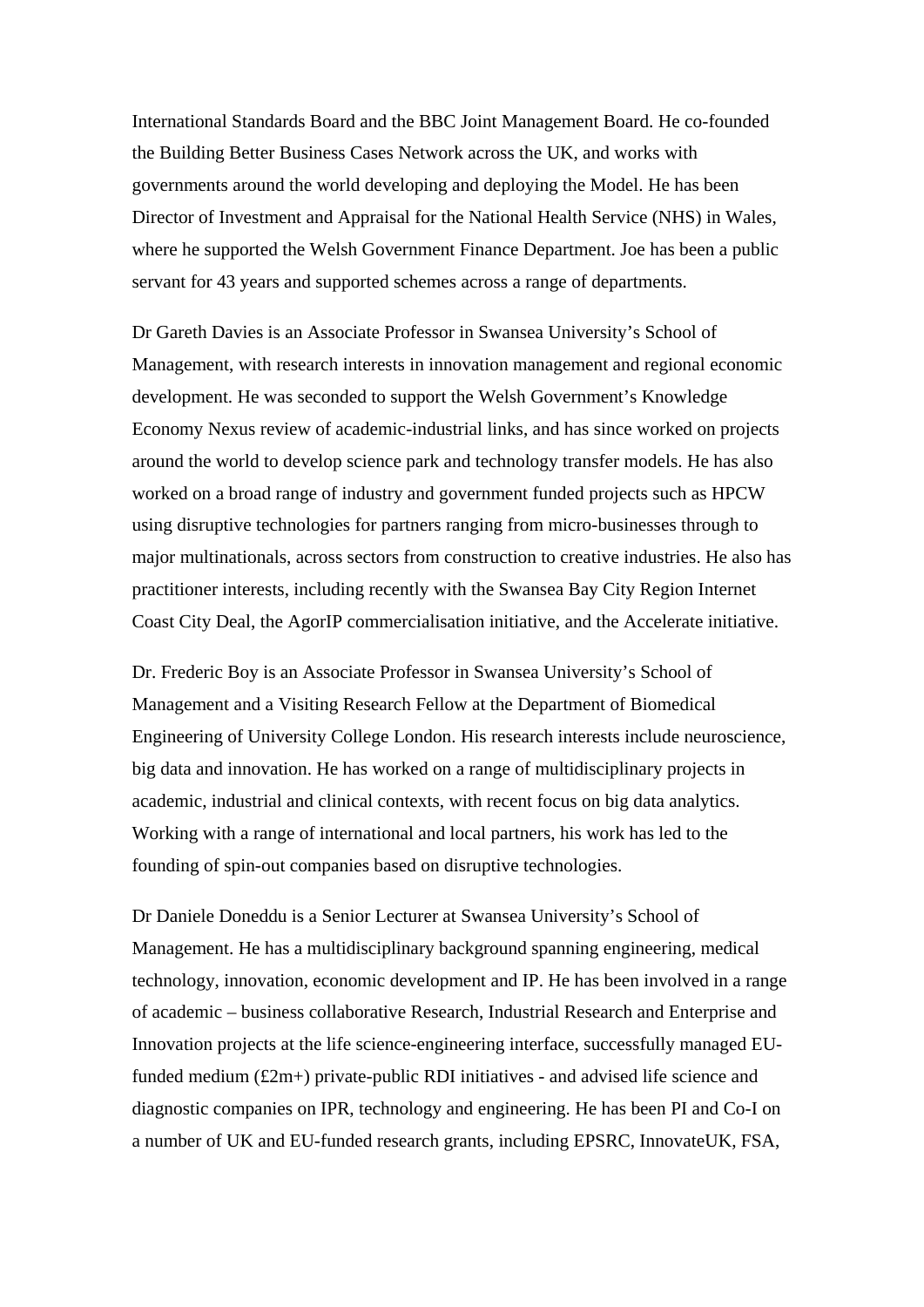H2020 (FET, MSCA), and involved in programmes spanning research upskilling,

doctoral training, technology development and societal challenges.

## **References**

Abbey, J., et al. (2008). Vorsprung durch Technium: Towards a system of Innovation in Southwest Wales. *Regional Studies 42*(2): 281-293.

Aldag, J. E. (1989). The impact of supercomputers: Global, pervasive, positive, California, Sage.

Armbrust, M., et al. (2010). A view of cloud computing. *Communications of the ACM 53*(4): 50-58.

Bell, G. and J. Gray (2002). What's next in high-performance computing? *Communications of the ACM 45*(2): 91-95.

Brynjolfsson, E. and L. M. Hitt (2003). Computing productivity: Firm-level evidence. *Review of economics and statistics 85*(4): 793-808.

Clark, J. (2020, January 20). Welsh HPC grid project signs £15m deal with Fujitsu. Retrieved from https://www.zdnet.com/article/welsh-hpc-grid-project-signs-15m-deal-with-fujitsu/.

Cooke, P., & Leydesdorff, L. (2006). Regional development in the knowledge-based economy: the construction of advantage. *The Journal of Technology Transfer, 31*(1), 5-15.

Compete. (2015 January 20) Making Impact: Annual Report 2014-15. Council on Competitiveness. Retrieved from https://www.compete.org/reports/all/2936

Creswell, J. W. and V. L. P. Clark (2007). Designing and conducting mixed methods research, California, Sage.

Davies, G. H., et al. (2018). Social commerce Open Innovation in healthcare management: an exploration from a novel technology transfer approach. *Journal of Strategic Marketing*: *27*(4), 356-367.

Dillon, T., Wu, C., & Chang, E. (2010, April). Cloud computing: issues and challenges. In *2010 24th IEEE international conference on advanced information networking and applications* (pp. 27-33). IEEE.

Dongarra, J. J. and A. Van der Steen (2012). High-performance computing systems: Status and outlook. *Acta Numerica 21*: 379-474.

E Gigler, B. S., Casorati, A., & Verbeek, A. (2018). *Financing the Future of Supercomputing: How to Increase Investment in High Performance Computing in Europe*. European Investment Bank.

Etzkowitz, H. (1998). The norms of entrepreneurial science: cognitive effects of the new university–industry linkages. *Research Policy 27*(8): 823-833.

EU (2013a May 2013). Conclusions on 'High Performance Computing: Europe's place in a Global Race' Commission of the European Union, Retrieved from https://www.consilium.europa.eu/uedocs/cms\_data/docs/pressdata/en/intm/137344.pdf

EU (2013b May 2013). The Goals of Smart Specialisation. European Commission. Retrieved from ftp://139.191.159.82/pub/EURdoc/JRC82213.pdf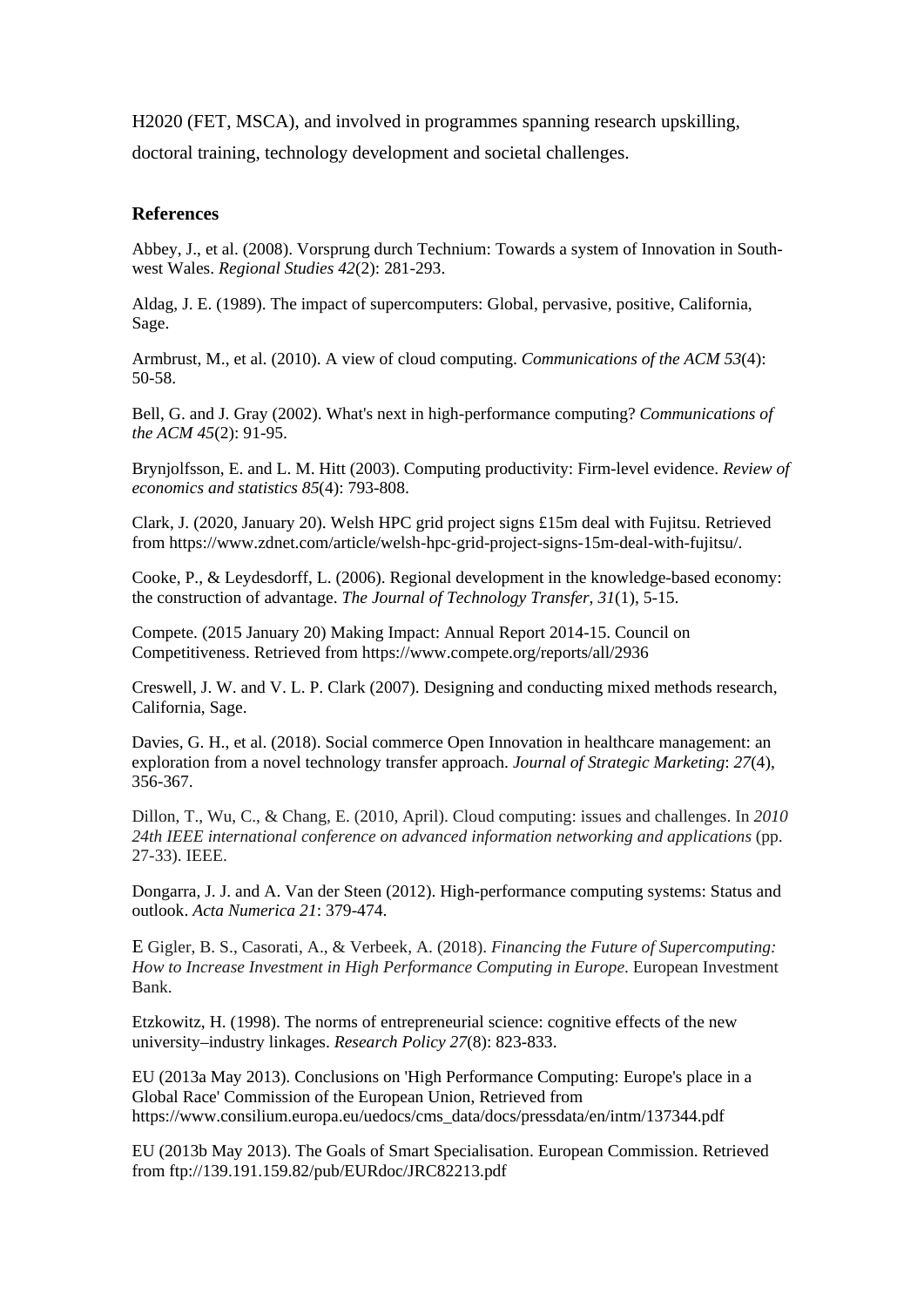EU (2015 September). High Performance Computing in the EU: Progress on the Implementation of the European HPC Strategy. European Commission. Retrieved from https://ec.europa.eu/digital-single-market/en/news/study-high-performance-computing-euprogress-implementation-european-hpc-strategy-final-report

EU (2017 April). "Wales Smart Specialisations." European Commission, Retrieved from http://s3platform.jrc.ec.europa.eu/regions/UKL/tags/UKL.

Ezell, S. and R. Atkinson (2016 April). The vital importance of high-performance computing to US Competitiveness, Information Technology & Innovation Foundation., Retrieved from http://www2.itif.org/2016-high-performance-computing.pdf

Foray, D. (2014). Smart specialisation: opportunities and challenges for regional innovation policy, London, Routledge.

Foray, D., et al. (2009). Smart specialisation–the concept. *Knowledge economists policy brief 9*(85): p100.

Galán-Muros, V., et al. (2017). Nurture over nature: How do European universities support their collaboration with business?, *The Journal of Technology Transfer 42*(1): 184-205.

Hanna, N. K. (1993). The information technology revolution and economic development, Washington DC, The World Bank.

HMT (2003). The green book Appraisal and evaluation in central government: HM Treasury guidance. Stationery Office.

HMT (2007). The Magenta Book: guidance notes for policy evaluation and analysis. London: HM Treasury, Stationery Office.

HMT (2018). The Green Book: Central Government Guidance on Appraisal and Evaluation. HM Treasury, Stationery Office.

Holdren, J. (2016 July). National Strategic Computing Initiative Strategic Plan. The National Strategic Computing Initiative Executive Council. Retrieved from https://www.whitehouse.gov/sites/whitehouse.gov/files/images/NSCI%20Strategic%20Plan.pdf

Huxtable-Thomas, L., et al. (2015). Using a Mixed Method 'Petri-Dish' Diagram to Determine Complex Impacts of Leadership Development in Extant Entrepreneurs. *14th European Conference on Research Methodology for Business Management Studies*: 218-224.

Indjikian, R. and D. S. Siegel (2005). The impact of investment in IT on economic performance: Implications for developing countries. *World Development 33*(5): 681-700.

Johnston, R. (1998). US export control policy in the high performance computer sector. *The Nonproliferation Review 5*(2): 44-59.

Kim, J.-S., et al. (2010). Economic value analysis of supercomputing service for small and medium-sized businesses. *IE interfaces 23*(4): 319-326.

Lee, L. and S. Christensen (1990). The North Carolina supercomputing center: a study of economic development impact. *The International Journal of Supercomputing Applications 4*(4): 3-8.

Malecki, E. J., & Malecki, E. J. (1997). Technology and economic development: the dynamics of local, regional, and national change. New York: Longman Scientific & Technical.Matteucci,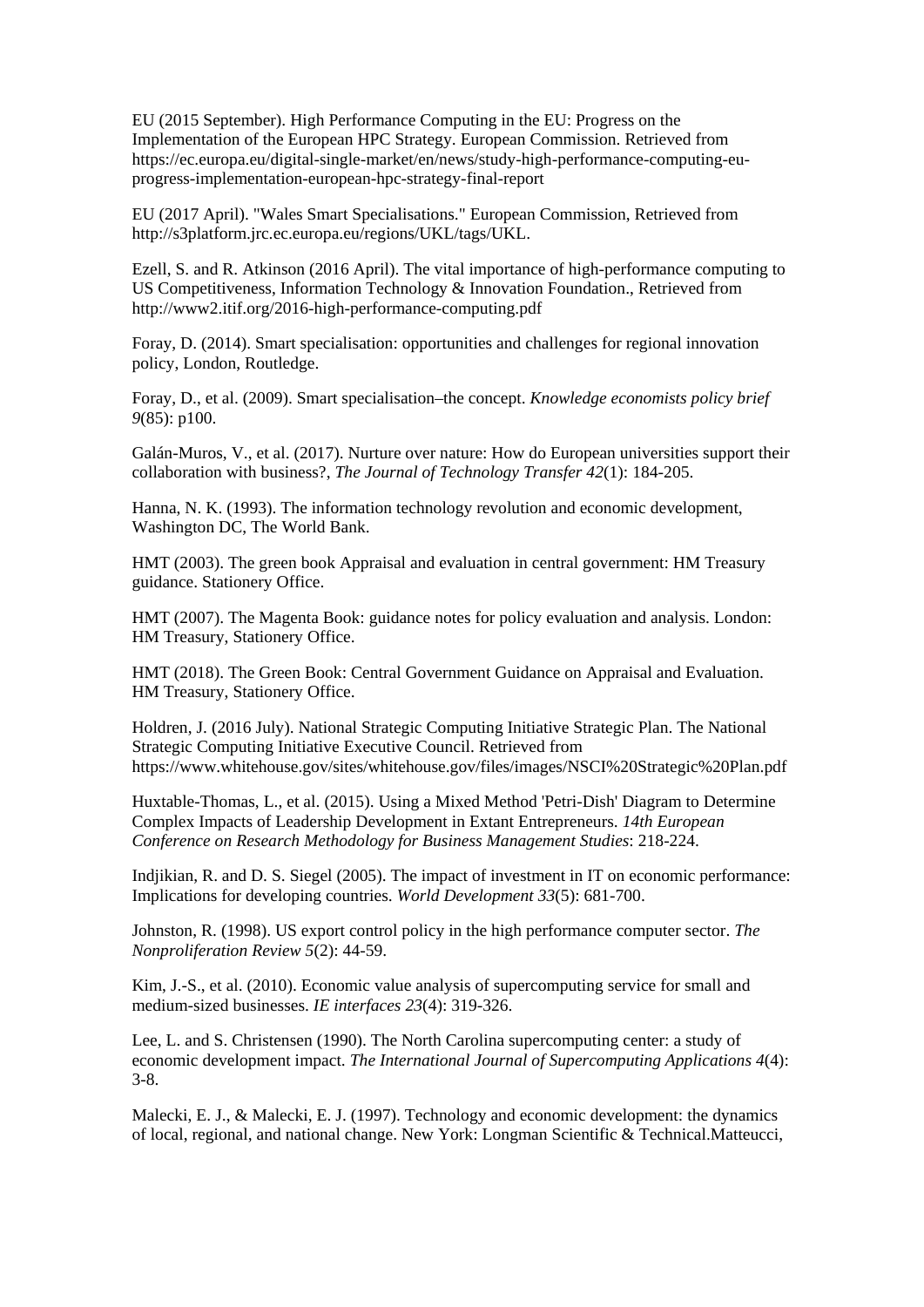N., et al. (2005). Productivity, Workplace Performance and ICT: Industry and Firm-level evidence for Europe and The US. *Scottish Journal of Political Economy 52*(3): 359-386.

McCann, P. and R. Ortega-Argilés (2015). Smart specialization, regional growth and applications to European Union cohesion policy. *Regional Studies 49*(8): 1291-1302.

McLoughlin, G. J. and I. F. Fergusson (2003 May). High Performance Computers and Export Control Policy: Issues for Congress, Retrieved from <https://fas.org/sgp/crs/natsec/RL31175.pdf>

Mcnamara, B. (1987). "The Mass Market for Supercomputing." *International Journal of High Performance Computing Applications 1*(4): 3-4.

Morgan, K. (2013). The regional state in the era of Smart Specialisation. *Ekonomiaz 83*(02): 103-126.

Mowery, D. C. and N. Rosenberg (1989). New developments in US technology policy: implications for competitiveness and international trade policy. *California management review 32*(1): 107-124.

OECD (2005). Oslo manual: Guidelines for collecting and interpreting innovation data. Statistical Office of the European Communities, Publications de l'OCDE. Retrieved from <https://rio.jrc.ec.europa.eu/en/library/oslo-manual-third-edition>

OECD (2013). Innovation-driven Growth in Regions: The Role of Smart Specialisation. Organisation for Economic Cooperation and Development. Retreived from <https://www.oecd.org/sti/inno/smart-specialisation.pdf>

Oldbell3 (2008 October). ERDF Business Survey, Final Rerport. Welsh Government, Welsh European Funding Office. Retrieved from [https://gov.wales/sites/default/files/statistics-and](https://gov.wales/sites/default/files/statistics-and-research/2019-07/161005-evaluation-customer-engagement-business-start-up-projects-en.pdf)[research/2019-07/161005-evaluation-customer-engagement-business-start-up-projects-en.pdf](https://gov.wales/sites/default/files/statistics-and-research/2019-07/161005-evaluation-customer-engagement-business-start-up-projects-en.pdf)

Peak, D. A., et al. (2011). Aligning information technology with business strategy: An action research approach. J*ournal of Information Technology Case and Application Research 13*(1): 16-42.

PSC (2011). Economic Impact of the Pittsburgh Supercomputing Center. Fourth Economy., Retrieved from https://www.psc.edu/images/sciBk/psc2013\_peoplesciencecollaboration.pdf

Pugh, R., et al. (2018). From 'Techniums' to 'emptiums': the failure of a flagship innovation policy in Wales. *Regional Studies 52*(7): 1009-1020.

Raisinghani, M. S. (2015). An Interview With Dr. Raj Jain, Professor of Computer Science and Engineering at Washington University in St. Louis. *Journal of Information Technology Case and Application Research 17*(3/4): 172.

Rončević, B., et al. (2019). Go with the flow, Fakulteta za informacijske študije v Novem mestu, London, Vega.

Samih, H. (2019). Smart cities and internet of things. *Journal of Information Technology Case and Application Research, 21*(1), 3-12.

Sarkar, S., Bilau, J. J., & Basílio, M. (2020). Do anchor infrastructures matter for regional Smart Specialisation Strategy? The case of Alentejo. *Regional Studies, (1)*1: 1-12.

Stake, R. E. (1995). The art of case study research, California, Sage.

Strohmaier, E., et al. (1999). The marketplace of high-performance computing. *Parallel Computing 25*(13–14): 1517-1544.